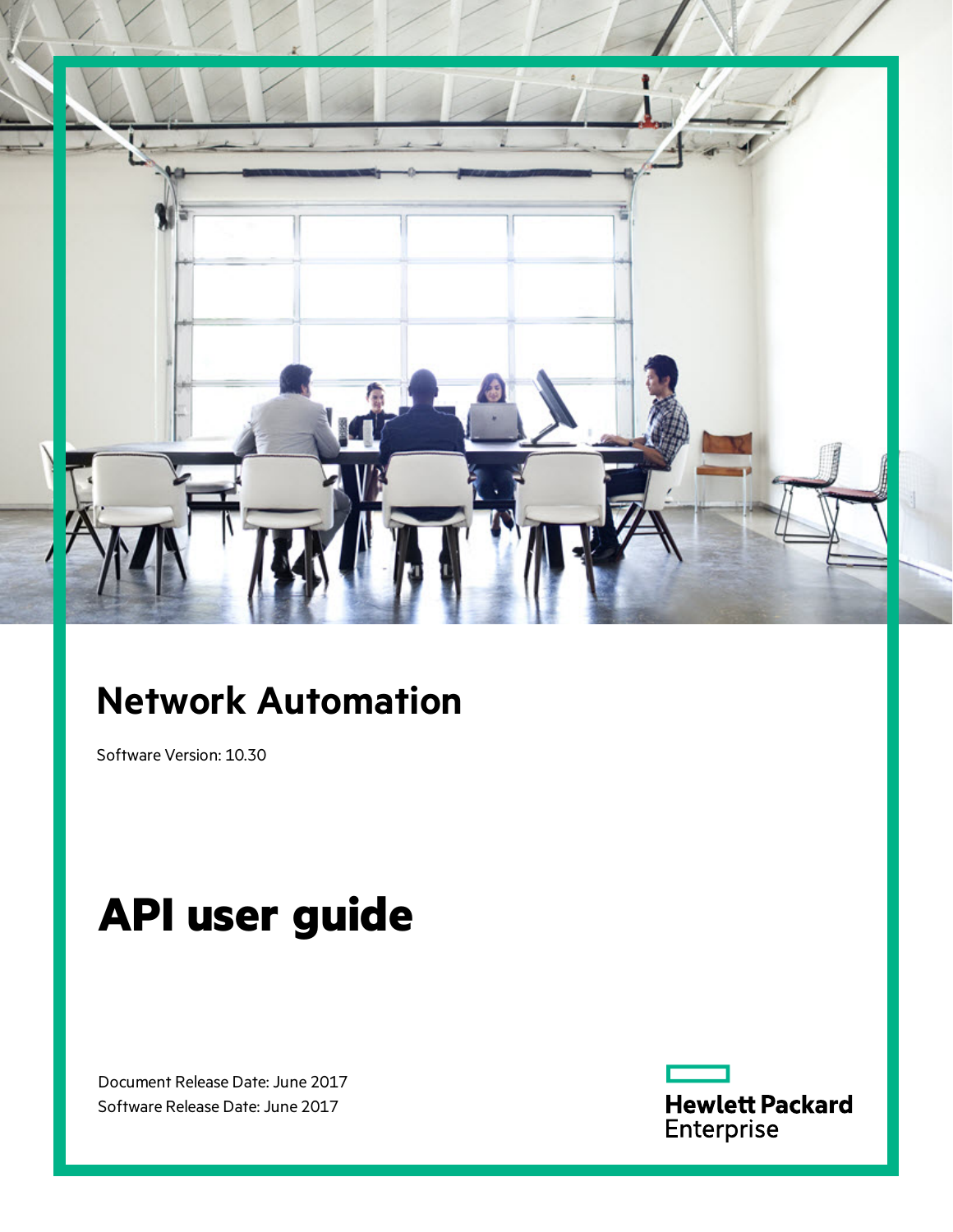#### Legal Notices

#### **Warranty**

The only warranties for Hewlett Packard Enterprise products and services are set forth in the express warranty statements accompanying such products and services. Nothing herein should be construed as constituting an additional warranty. Hewlett Packard Enterprise shall not be liable for technical or editorial errors or omissions contained herein.

The information contained herein is subject to change without notice.

#### **Restricted Rights Legend**

Confidential computer software. Valid license from Hewlett Packard Enterprise required for possession, use or copying. Consistent with FAR 12.211 and 12.212, Commercial Computer Software, Computer Software Documentation, and Technical Data for Commercial Items are licensed to the U.S. Government under vendor's standard commercial license.

#### Copyright Notice

© Copyright 2001-2017 Hewlett Packard Enterprise Development LP

Trademark Notices

Adobe™ is a trademark of Adobe Systems Incorporated.

AMD is a trademark of Advanced Micro Devices, Inc.

Intel® and Intel® Itanium® are trademarks of Intel Corporation in the U.S. and other countries.

Linux® is the registered trademark of Linus Torvalds in the U.S. and other countries.

Microsoft®, Windows®, and Windows Server® are U.S. registered trademarks of Microsoft Corporation.

Oracle and Java are registered trademarks of Oracle and/or its affiliates.

Red Hat® is a registered trademark of Red Hat, Inc. in the United States and other countries.

UNIX® is a registered trademark of The Open Group.

#### **Oracle Technology — Notice of Restricted Rights**

For the full Oracle license text, see the license-agreements directory on the NA product DVD.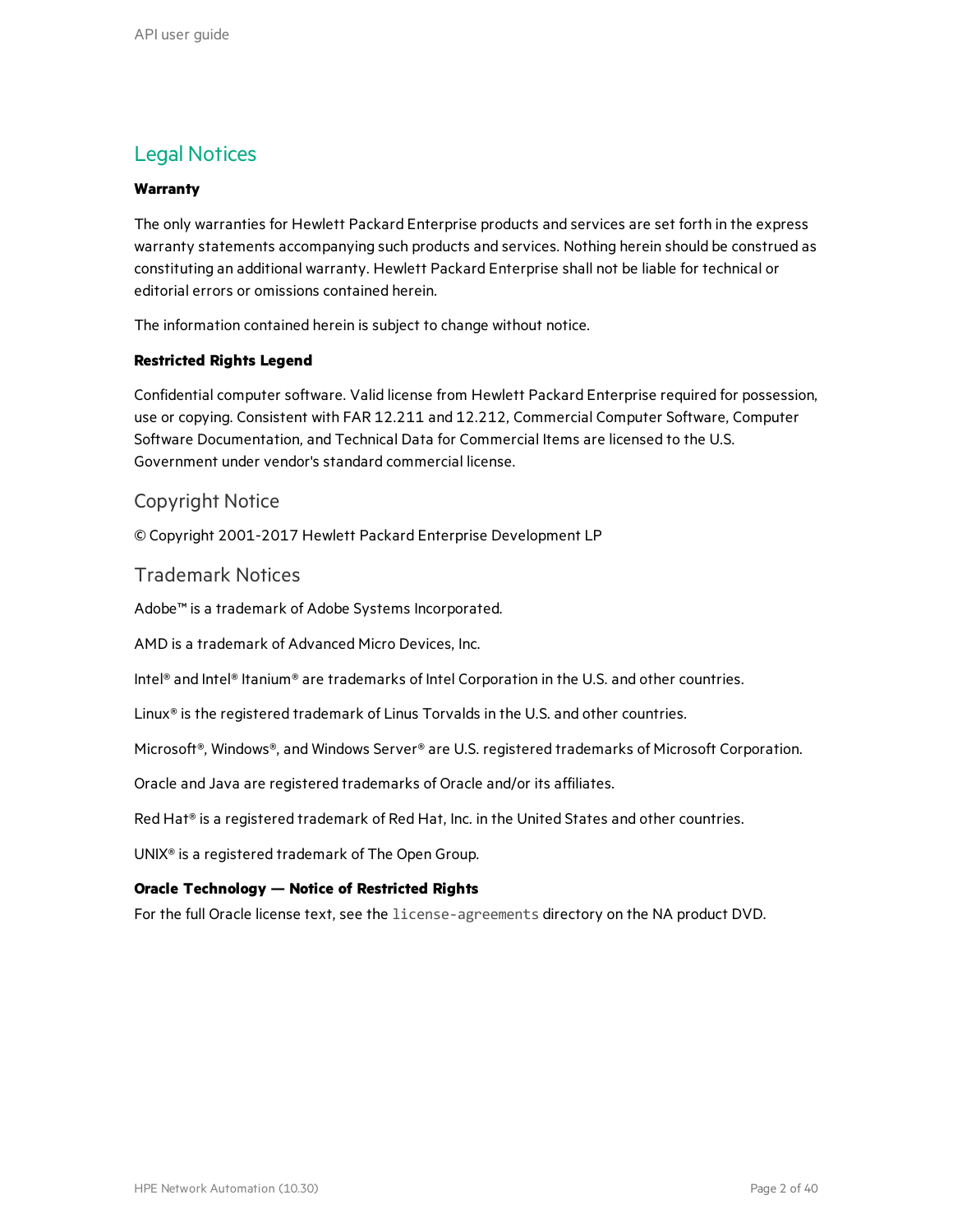#### Documentation Updates

To check for recent updates or to verify that you are using the most recent edition of a document, go to: <https://softwaresupport.hpe.com/>.

This site requires that you register for an HPE Passport and to sign in. To register for an HPE Passport ID, click **Register** on the HPE Software Support site or click **Create an Account** on the HPE Passport login page.

You will also receive updated or new editions if you subscribe to the appropriate product support service. Contact your HPE sales representative for details.

#### Support

Visit the HPE Software Support web site at: <https://softwaresupport.hpe.com/>.

Most of the support areas require that you register as an HPE Passport user to sign in. Many also require a support contract. To register for an HPE Passport ID, click **Register** on the HPE Support site or click **Create an Account** on the HPE Passport login page.

To find more information about access levels, go to: <https://softwaresupport.hpe.com/web/softwaresupport/access-levels>.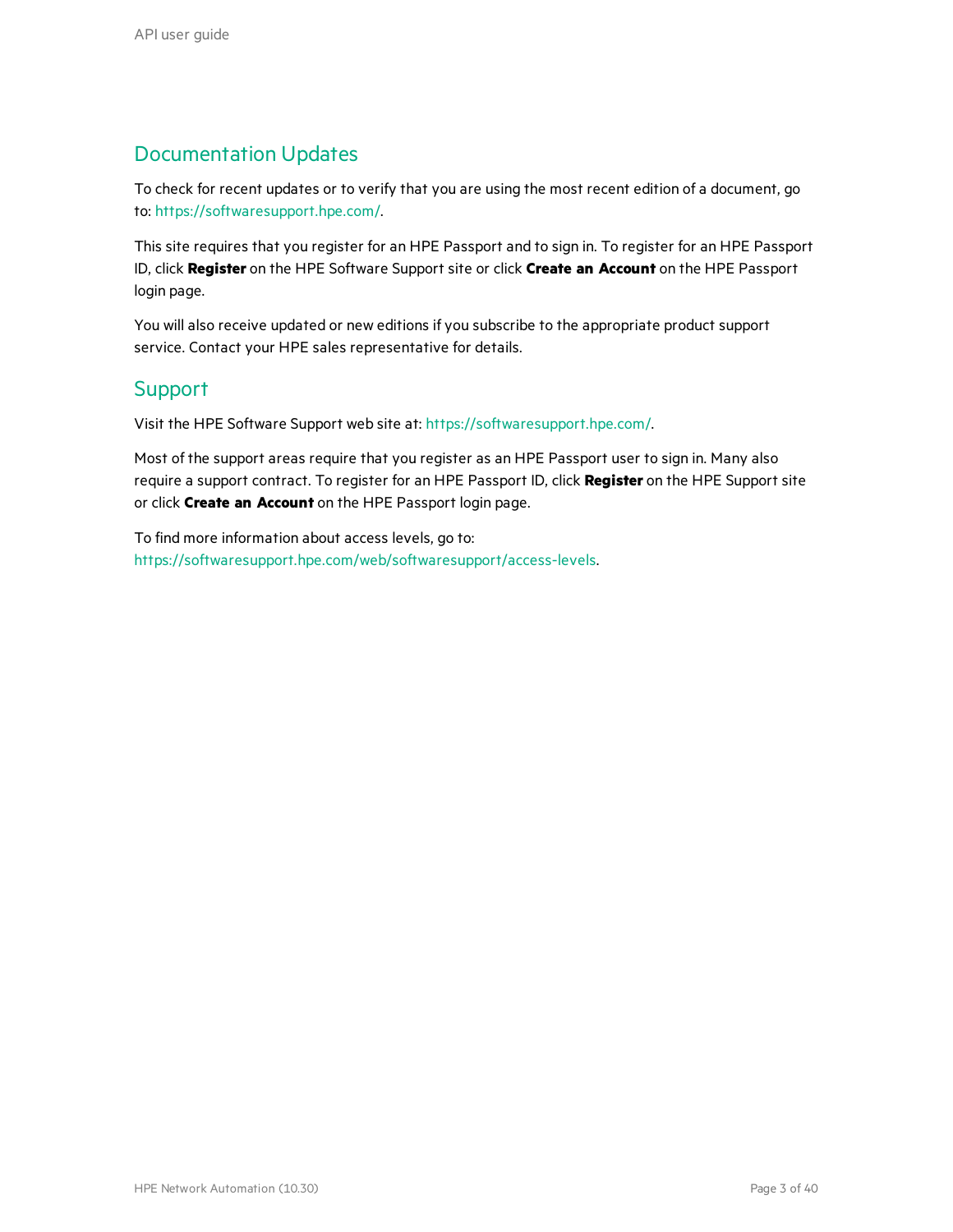# **Contents**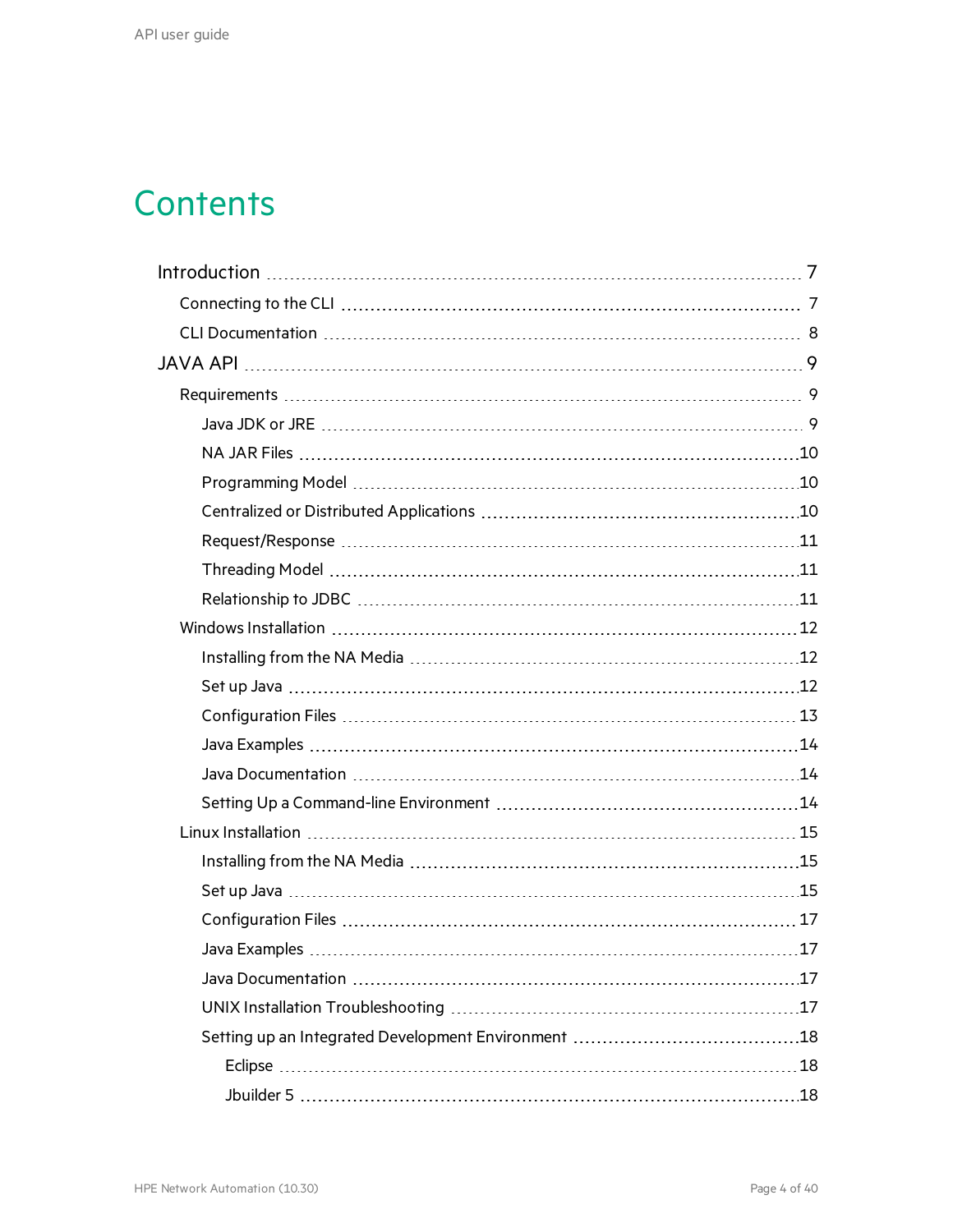| Relationship between the API and the CLI or Telnet/SSH Proxy  21 |  |
|------------------------------------------------------------------|--|
|                                                                  |  |
|                                                                  |  |
|                                                                  |  |
|                                                                  |  |
|                                                                  |  |
|                                                                  |  |
|                                                                  |  |
|                                                                  |  |
|                                                                  |  |
|                                                                  |  |
|                                                                  |  |
|                                                                  |  |
|                                                                  |  |
|                                                                  |  |
|                                                                  |  |
|                                                                  |  |
|                                                                  |  |
|                                                                  |  |
|                                                                  |  |
|                                                                  |  |
|                                                                  |  |
|                                                                  |  |
|                                                                  |  |
|                                                                  |  |
|                                                                  |  |
|                                                                  |  |
|                                                                  |  |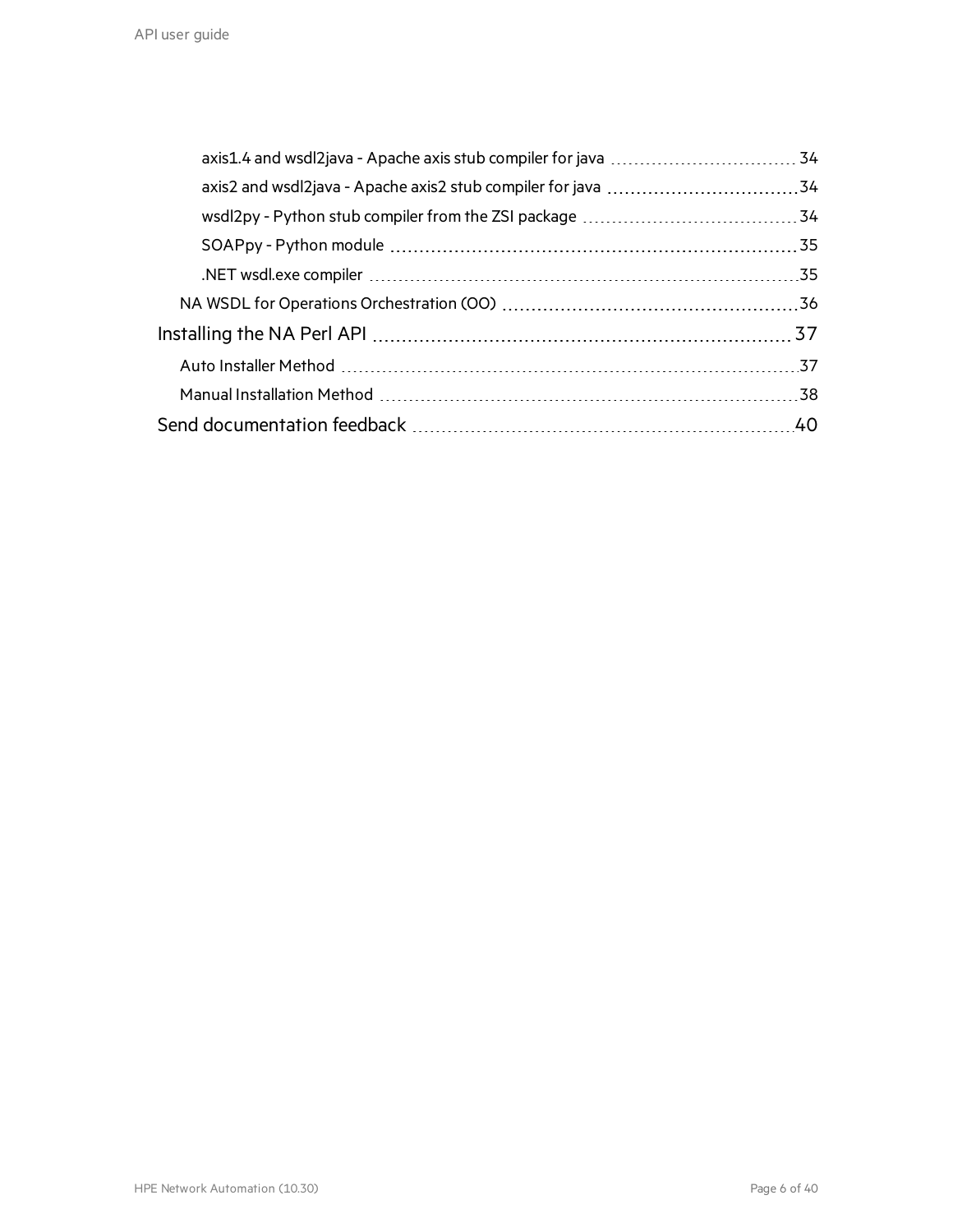# <span id="page-6-0"></span>Introduction

Network Automation (NA) is a powerful software solution for network configuration control with sophisticated web and command-line interfaces for interactive use with NA. The Java, Perl, and SOAP APIs add another dimension to NA by integrating NA with other software. You can link NA to a variety of third-party and custom-built applications, such as ticketing, asset tracking, workflow, change request, and network management software solutions.

This document is intended for network engineering professionals who:

- Write scripts to automate device configuration.
- Are comfortable with basic Java and Perl programming, and have an understanding of database schema and access methods.
- Have knowledge of the NA command-line interface (CLI).
- Integrate various third-party systems with NA, such as network management, workflow, and trouble ticketing solutions.

**Note:** This document is updated as new information becomes available. To check for recent updates, or to verify that you are using the most recent edition of a document, go to:

**[https://softwaresupport.hpe.com](https://softwaresupport.hpe.com/)**

# <span id="page-6-1"></span>Connecting to the CLI

To connect to the NA CLI, connect to the NA core server using ssh or telnet on the configured TCP port. The default ports are as follows:

- *Windows:* 
	- <sup>o</sup> 22 for ssh
	- <sup>o</sup> 23 for telnet
- Linux: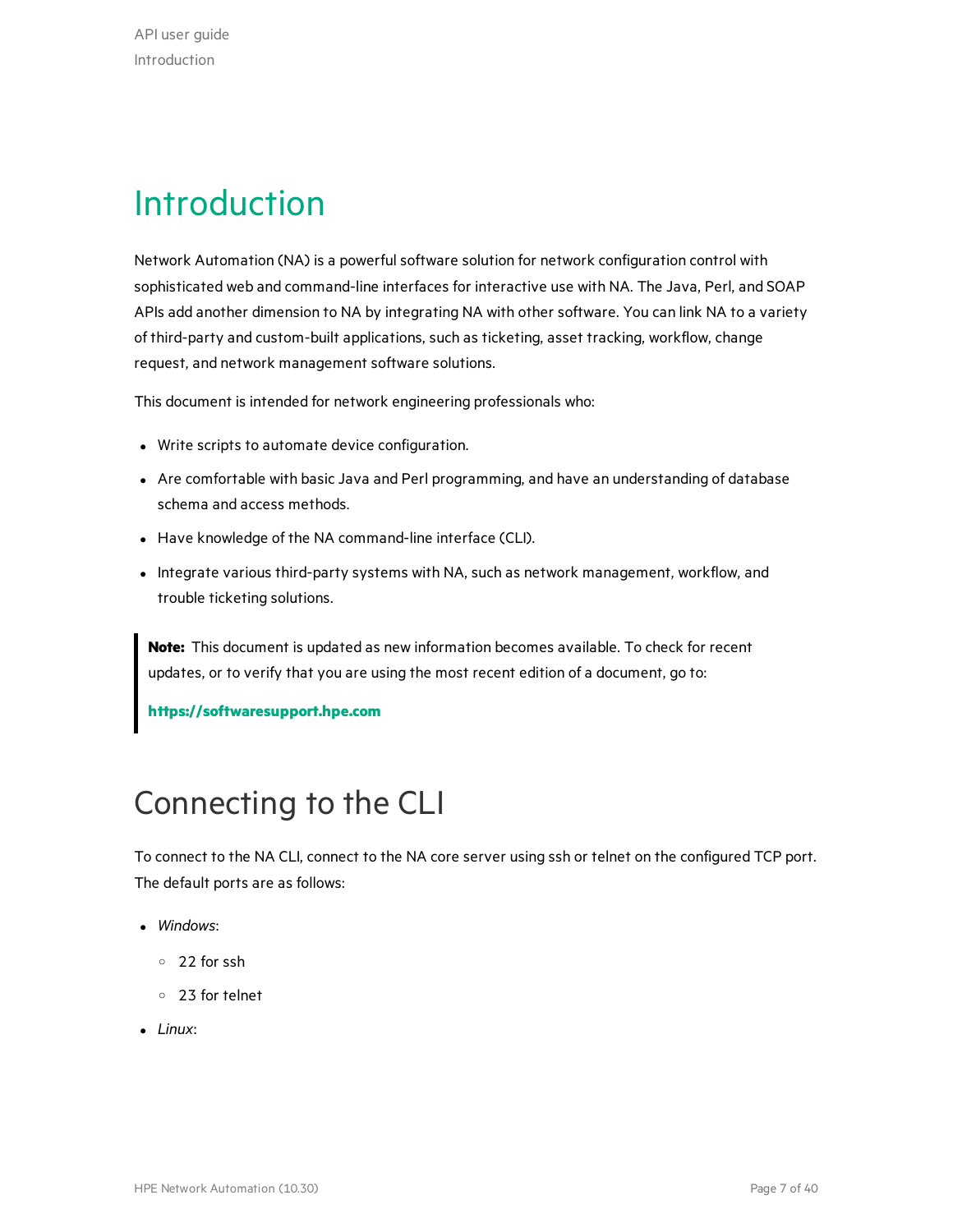API user guide Introduction

- <sup>o</sup> 8022 for ssh
- <sup>o</sup> 8023 for telnet

<span id="page-7-0"></span>If you are not able to connect to the NA CLI on the default port, consult your NA administrator.

## CLI Documentation

To view help for the CLI commands, connect to the CLI, and then enter help to see a list of all the CLI commands. Enter help <command name> to see detailed help on a specific CLI command.

The *CLI/API Command Reference* is a formatted version of the help output. This document is available from **Help > Documentation** in the NA console.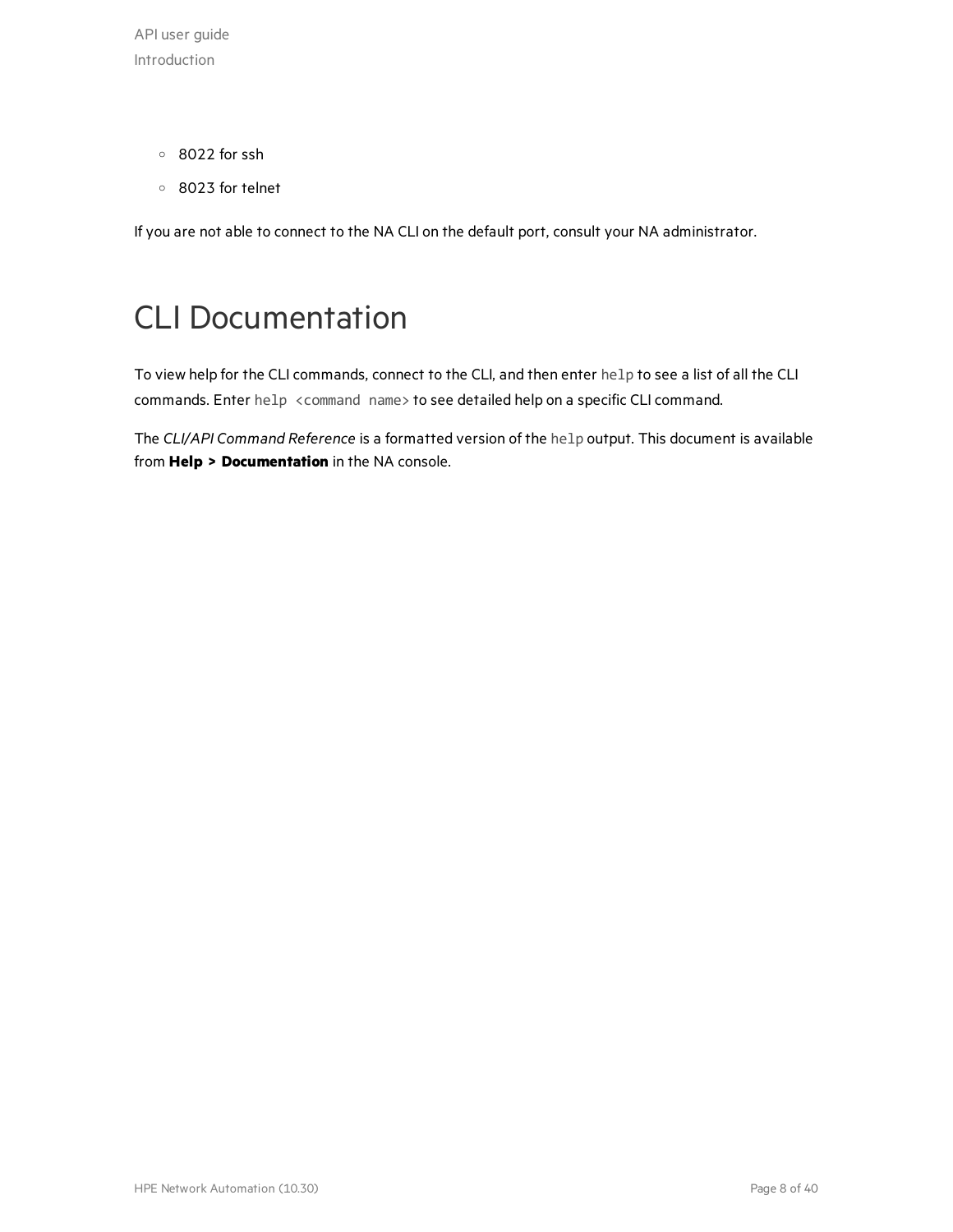# <span id="page-8-0"></span>JAVA API

Java is a modern, object-oriented language that can run on a variety of platforms. It lends itself to high performance, scalable, highly-available solutions. Java applications are also flexible and easily maintainable. Java is your best choice when using professional development resources, require high performance, and your solution is expected to be in use long term.

# <span id="page-8-1"></span>Requirements

To use the Java API, you must be running NA 7.20 or later. The server must be running and accessible to the client where your application runs via port 1099 (Java API). You must also have a valid license on the NA server to use the Java API. A copy of the NA client package is required to write the programs and run the examples.

See the *Enable SSL Communications over RMI*section in the *NA Hardening guide* to securely use the Java API.

**Note:** The server can be bound to a port other than 1099, but in this case, the session API must be explicitly provided with the port number.

### <span id="page-8-2"></span>Java JDK orJRE

Use of the Java API requires a Java environment. You can use either the Java run-time environment (JRE)—version 8 or later— installed with NA or a Java Development Kit (JDK) downloaded from the Oracle web site at:

#### **<http://www.oracle.com/technetwork/java/javase/downloads/index.html>**

The Java API is tested with Java version 1.8.0.

**Note:** No Java Software Development Kit (SDK) is required.

The Java API has been tested with the following operating systems: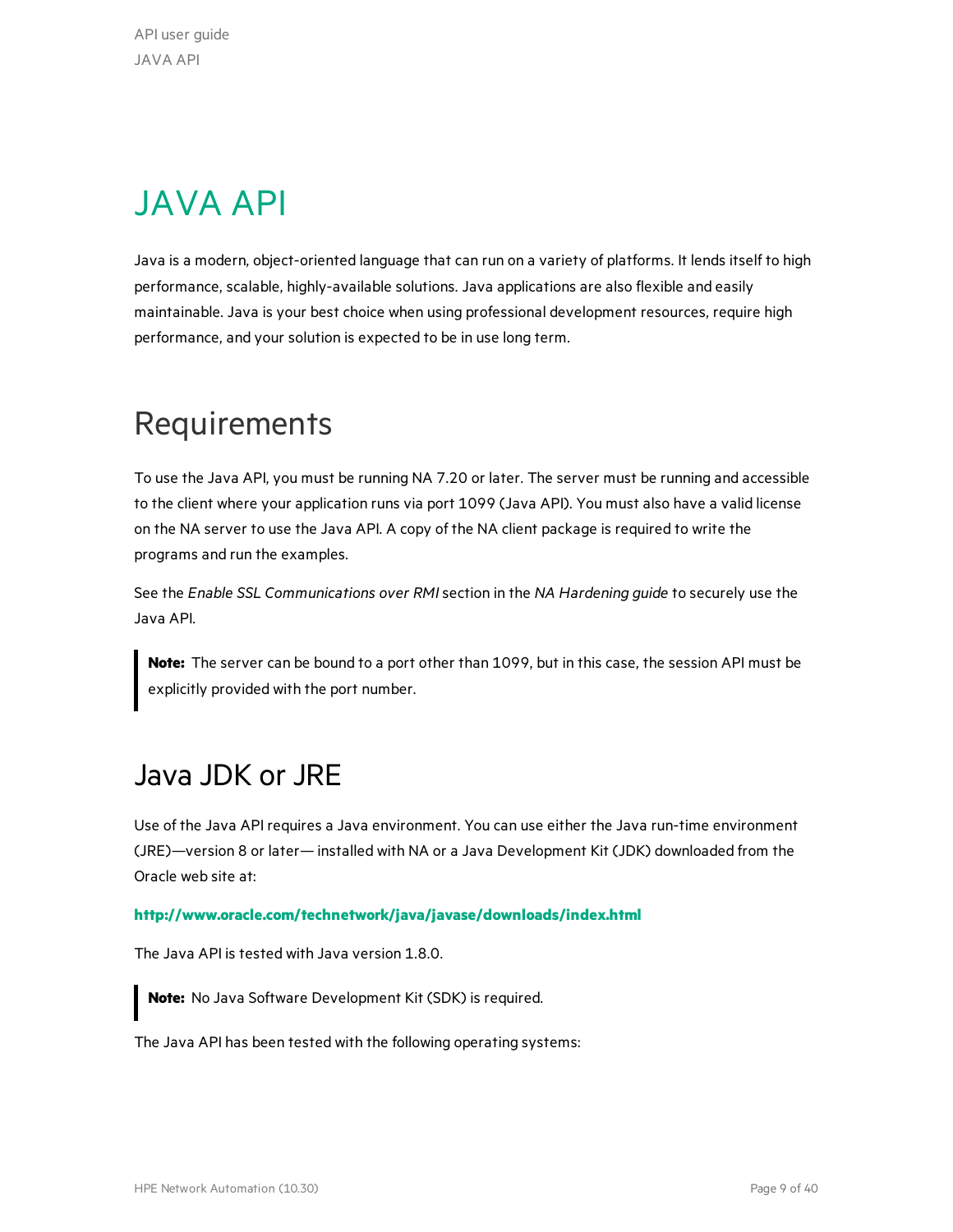API user guide JAVA API

- Windows Server 2008 R2
- Red Hat Enterprise Linux Server 6.4

You must specify the following parameter while running the Java JRE:

<span id="page-9-0"></span><sup>l</sup> -Djava.security.egd=file:/dev/urandom

## NA JAR Files

You will need the following JAR files from the NA server or client installation:

- bcprov-jdk15on.jar
- cryptojce.jar
- cryptojcommon.jar
- jcmFIPS.jar
- truecontrol-client.jar
- json.jar

For the location of these files, see the instructions for setting up Java for your operating system, later in this chapter.

### <span id="page-9-1"></span>Programming Model

The Java API is designed to expose a straightforward programming model with a relatively small set of objects to learn.

### <span id="page-9-2"></span>Centralized or Distributed Applications

The Java API can be accessed from your NA server machine. This is the simplest programming model.

The Java API also enables you to run applications remotely from the NA server. This means you can run NA on machine A and API-based applications on machine B. In distributed software terminology, this is called remoting. By remoting your application, you will create a client/server application where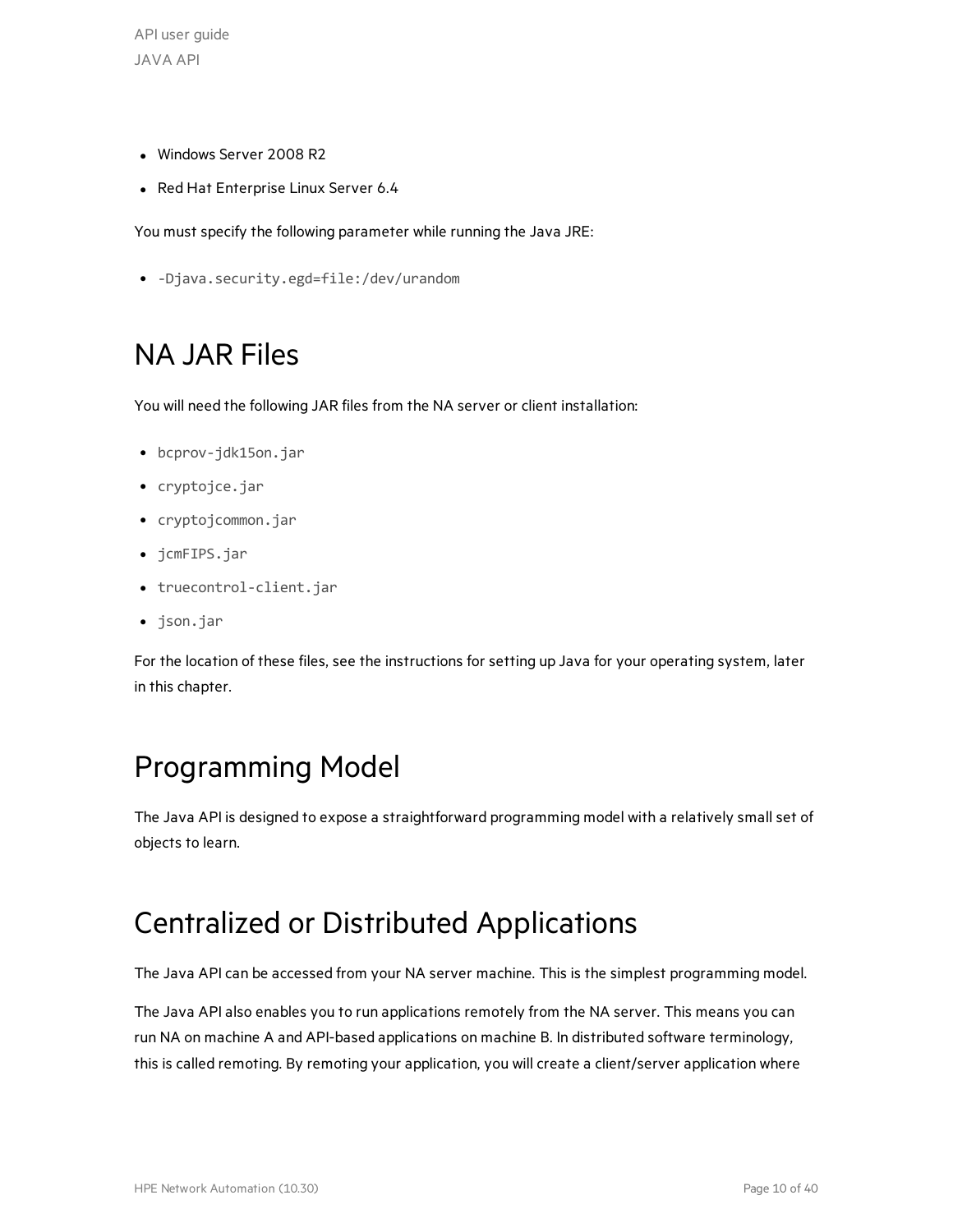NA is the server and your application is the client. This might be desirable for load balancing, ease of setting up a development environment, security, or a variety of other reasons.

If you use remoting, you will need to configure your network to allow traffic on port 1099 (Java RMI) to reach the NA server.

# <span id="page-10-0"></span>Request/Response

The Java API generally follows a request/response model. Your application makes a request via the exec method and waits for a response from the server. Details are explained in ["Programming](#page-18-1) with the Java API" on [page](#page-18-1) 19.

# <span id="page-10-1"></span>Threading Model

The Java API is synchronous on the client side and asynchronous on the server side. This means that when your application makes a request, the calling thread in your application is blocked until a response is available from the server.

This response may mean that your command has been executed and the results returned (such as list user command, which immediately returns a list of users), or it may mean that an NA task has been created and queued for future execution (such as the get snapshot command, which will schedule an NA snapshot task).

If you want to issue multiple overlapped commands, you will need to use standard Java multi-threading techniques in your application.

# <span id="page-10-2"></span>Relationship to JDBC

You may notice a strong similarity between the Java API and certain JDBC calls. In particular, NA returns results in a ResultSet object derived from JDBC. This makes it easier for developers familiar with JDBC to get up and running with the Java API. Some of the ResultSet methods are not applicable to NA, and will return exceptions if used. These are detailed in ["Programming](#page-18-1) with the Java API" on [page](#page-18-1) 19.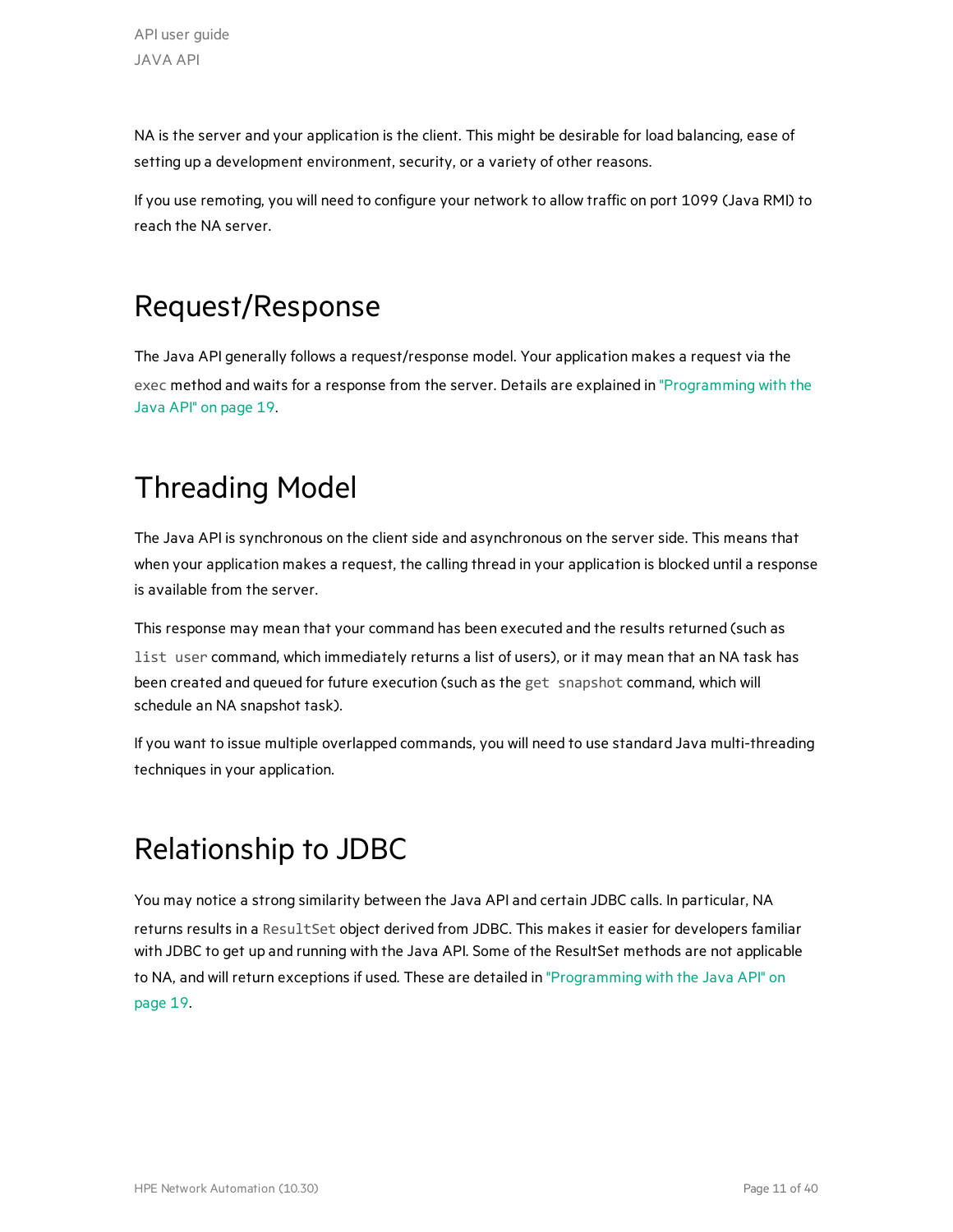# <span id="page-11-0"></span>Windows Installation

### <span id="page-11-1"></span>Installing from the NA Media

This section describes how to install the Java API components from the NA installation zip files.

From the NA installation zip files, use either the Server or Client installation options. With either of these options, you will get a copy of:

- The Java Runtime Environment
- The NA client JAR
- Any library JAR files necessary to run the NA JDK

If you are running the JDK application on a machine that already has an NA server installed, no further installation is required. Use the Client install if you will be connecting to a remote NA server for your JDK application.

**Note:** The file paths referenced in this document assume you installed NA to the default file location, C: \NA. If you installed NA to a different location, then replace C: \NA with the root directory that you provided at installation.

#### <span id="page-11-2"></span>Set up Java

Download and install the Java JDK from the Oracle web site or use the Java JRE that is installed with NA.

**Note:** Java JRE 8 or later must be installed.

Include the following as the first line in the java.security file (**\<JRE\_ HOME>\lib\security\java.security**):

security.provider.1=com.rsa.jsafe.provder.JsafeJCE

After including the first line, remember to increase the number of the rest of the lines in the java.security file by one.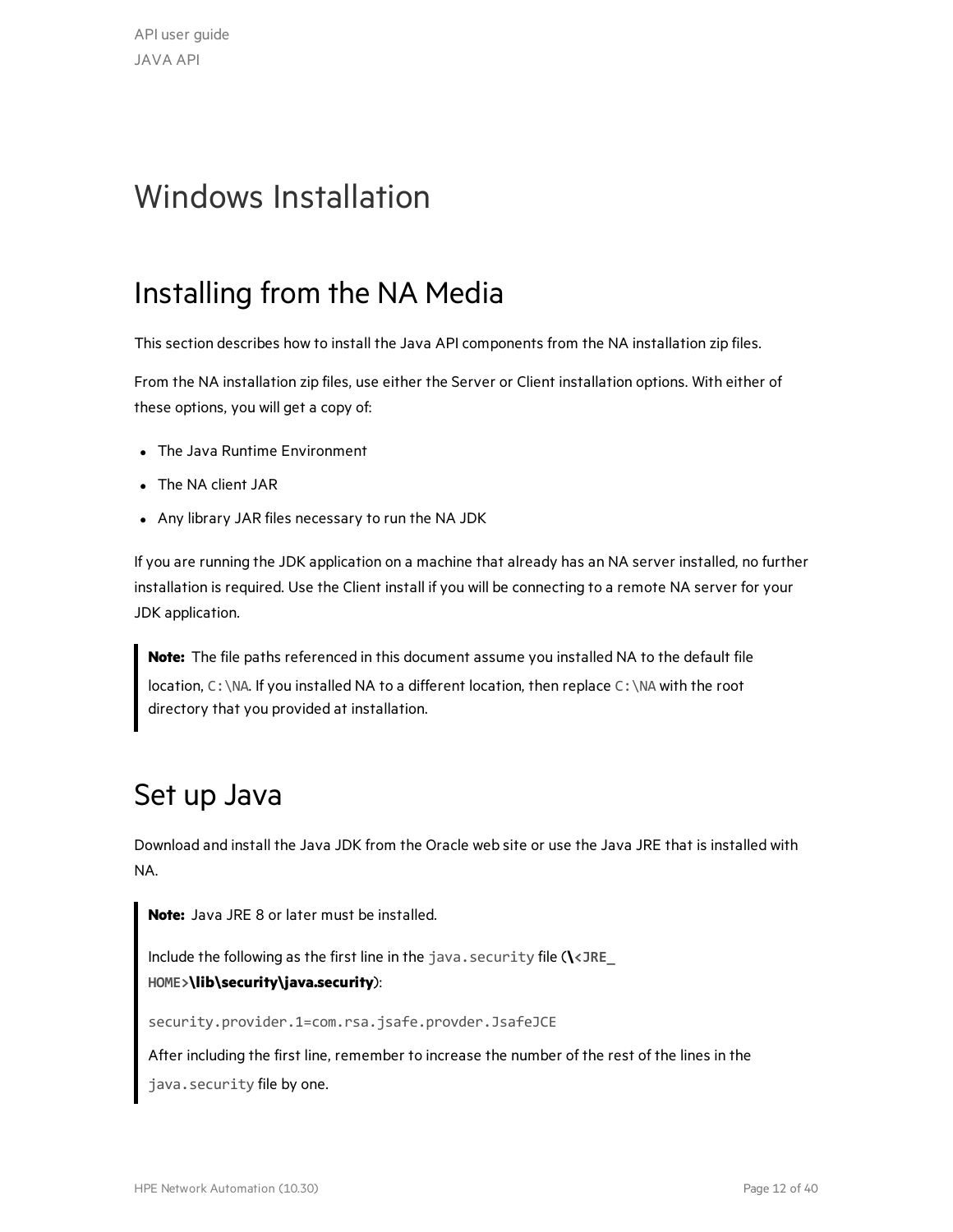#### You need the following JAR files to use the Java API:

- <NA\_HOME>\jre\lib\ext\bcprov-jdk15on.jar
	- $\circ$  If you are using the Java JRE installed with NA, the bcprov- $\frac{1}{1}$ dk15on.  $\frac{1}{1}$ ar file is in the Java library path (listed here).
	- <sup>o</sup> If you are using the Java JDK from the Oracle web site, explicitly add the bcprov-jdk15on.jar file to your Java %CLASSPATH% variable as described later in this chapter.
- <NA\_HOME>\jre\lib\ext\cryptojce.jar
	- o If you are using the Java JRE installed with NA, the cryptojce.jar file is in the Java library path (listed here).
	- $\circ$  If you are using the Java JDK from the Oracle web site, explicitly add the cryptojce. jar file to your Java %CLASSPATH% variable as described later in this chapter.
- <NA\_HOME>\jre\lib\ext\cryptojcommon.jar
	- $\circ$  If you are using the Java JRE installed with NA, the cryptojcommon.jar file is in the Java library path (listed here).
	- o If you are using the Java JDK from the Oracle web site, explicitly add the cryptojcommon.jar file to your Java %CLASSPATH% variable as described later in this chapter.
- <NA\_HOME>\jre\lib\ext\jcmFIPS.jar
	- o If you are using the Java JRE installed with NA, the jcmFIPS. jar file is in the Java library path (listed here).
	- $\circ$  If you are using the Java JDK from the Oracle web site, explicitly add the  $\frac{1}{1}$ cmFIPS.  $\frac{1}{1}$ ar file to your Java %CLASSPATH% variable as described later in this chapter.
- <NA\_HOME>\client\truecontrol-client.jar

This is the default path. If the jar has been moved to another location, explicitly add the truecontrol-client.jar file to your Java %CLASSPATH% variable.

• <NA\_HOME>\server\ext\jboss\server\default\lib\json.jar

This is the default path. Add the json.jar file to the Java %CLASSPATH% variable.

# <span id="page-12-0"></span>Configuration Files

NA and the Java API use several configuration files with an RCX extension. If you use the Java API on the same machine where you installed NA, the RCX files will already be where they need to be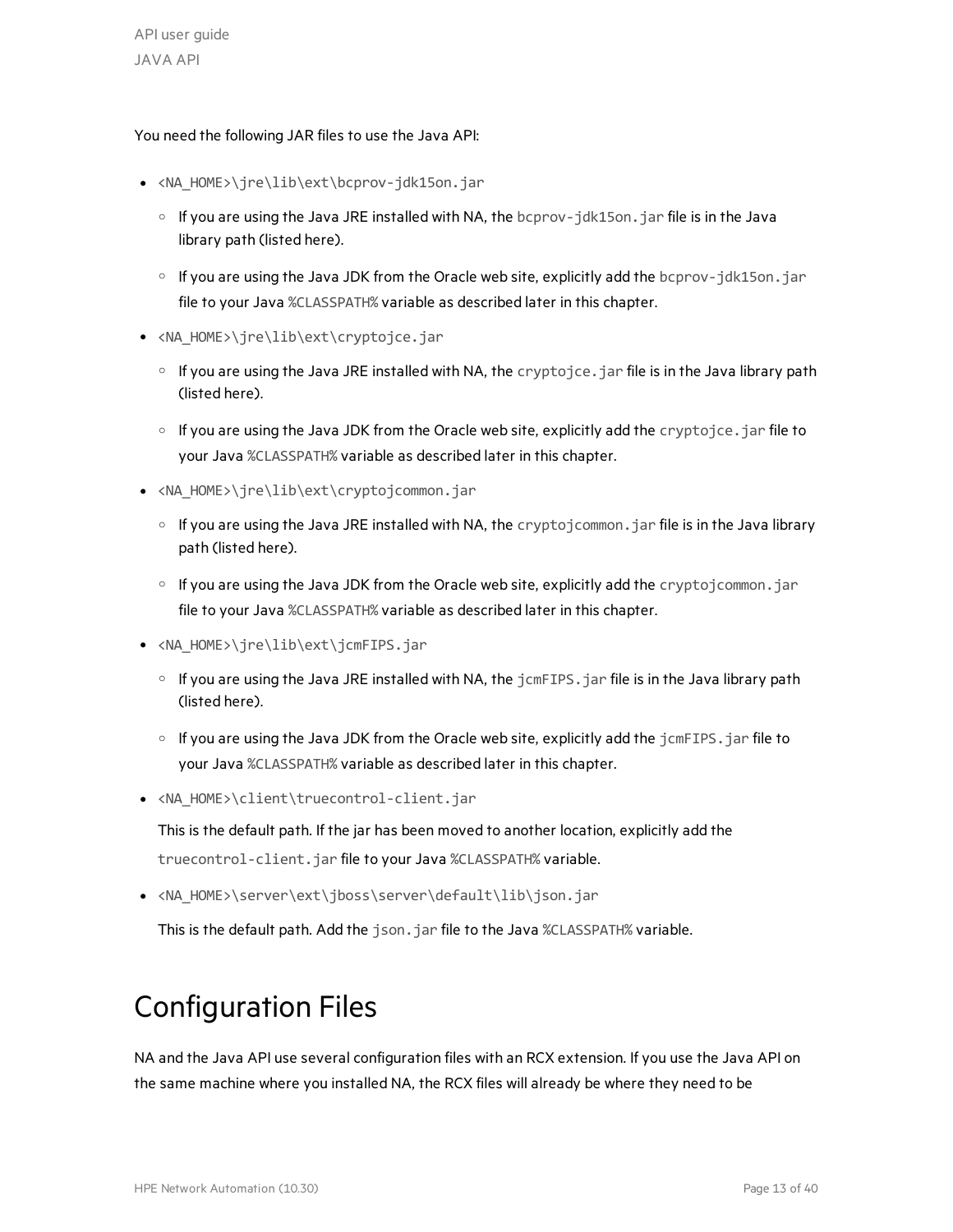$(C:\NA\$  ire). If you want to use the API on another machine, you need to manually copy the RCX files to the JRE/JDK directory on the other machine.

The RCX configuration files used by the Java API are:

- messages.rcx
- logging.rcx
- <span id="page-13-0"></span>• commandlineclient.rcx

### Java Examples

<span id="page-13-1"></span>The Java API samples are located in <NA\_HOME>\client\sdk\examples\java.

### Java Documentation

The Java API documentation consists of the Javadoc for the API. Javadoc files are located in <NA\_ HOME>\client\sdk\docs\api. They can be viewed in a web browser.

### <span id="page-13-2"></span>Setting Up a Command-line Environment

If you are invoking javac and java from the command line, you can set up a command line environment to use the Java API. Append truecontrol-client. jar to your classpath.

**Note:** Do not put the truecontrol-client.jar in jre\lib\ext. The NA Java processes will not start.

Example: (Note that there should be no new line. The example appears to wrap due to documentation margin restrictions.)

```
set CLASSPATH=%CLASSPATH%;<NA_HOME>\client\truecontrol-client.jar;
C:\NA\jre\lib\ext\bcprov-jdk15on.jar;
C:\NA\jre\lib\ext\jboss\server\default\lib\json.jar
```
To verify that your environment is correct, edit Example0.java to set a valid user name and password, then compile and run it. Example commands are: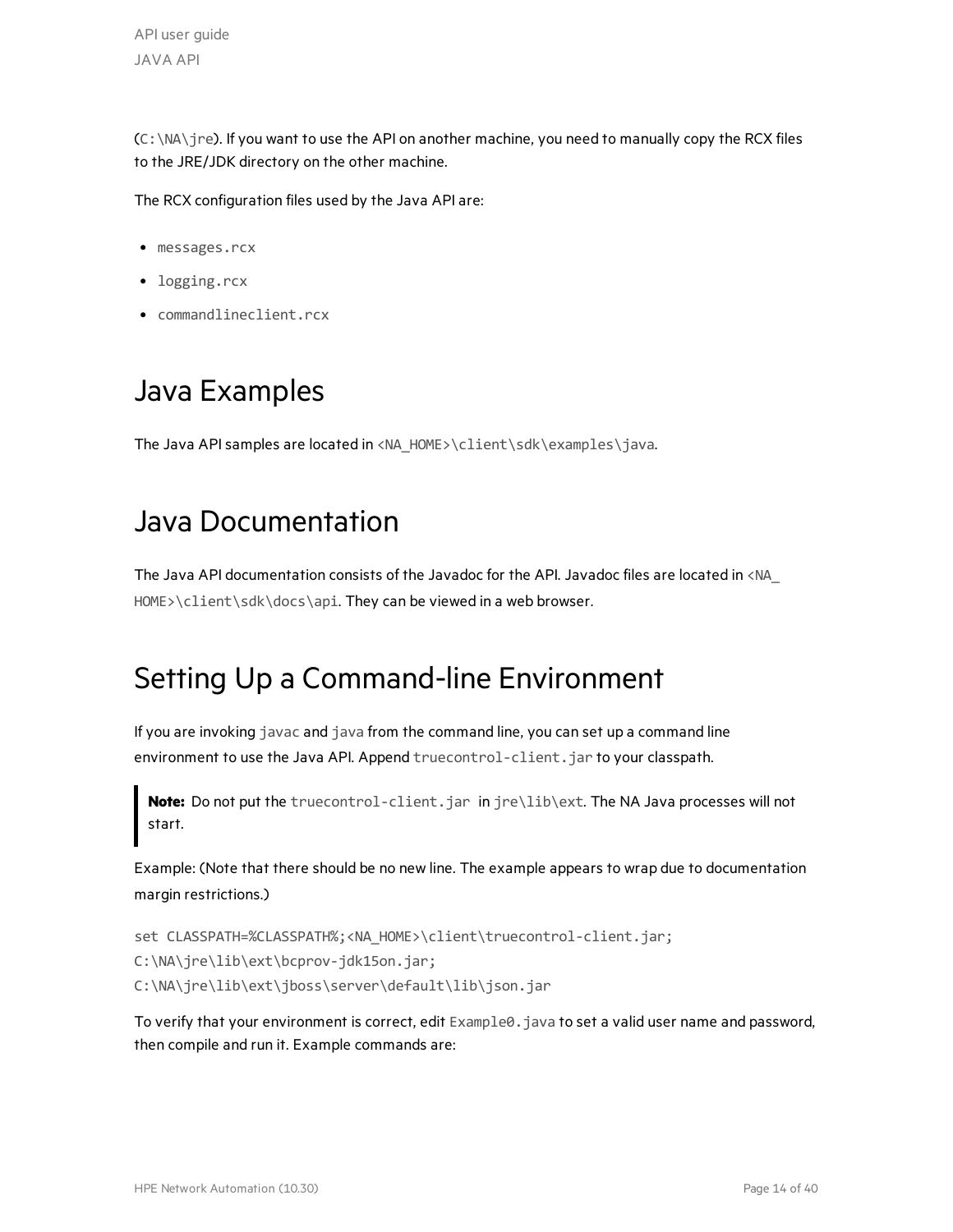API user guide JAVA API

set CLASSPATH=.;C:\NA\client\truecontrol-client.jar javac -d . Example0.java java com.rendition.api.examples.Example0

#### Example output is:

Starting Example0 Session connectivity verified

# <span id="page-14-0"></span>Linux Installation

### <span id="page-14-1"></span>Installing from the NA Media

This section describes how to install the Java API components from the NA installation tar.gz files.

From the NA installation tar.gz files, use either the Server or Client installation options. With either of these options, you will get a copy of:

- The Java Runtime Environment
- The NA client JAR
- Any library JARs files necessary to run the NA JDK

If you are running the JDK application on a machine that already has an NA server installed, no further installation is required. Use the Client install if you will be connecting to a remote NA server for your JDK application.

### <span id="page-14-2"></span>Set up Java

Download and install the Java JDK from the Oracle web site or use the Java JRE that is installed with NA.

**Note:** Java JRE 8 or later must be installed. Include the following as the first line in the java.security file (**/<JRE\_ HOME>/lib/security/java.security**): security.provider.1=com.rsa.jsafe.provder.JsafeJCE

HPE Network Automation (10.30) example to the state of 40 and the state of 40 and the Page 15 of 40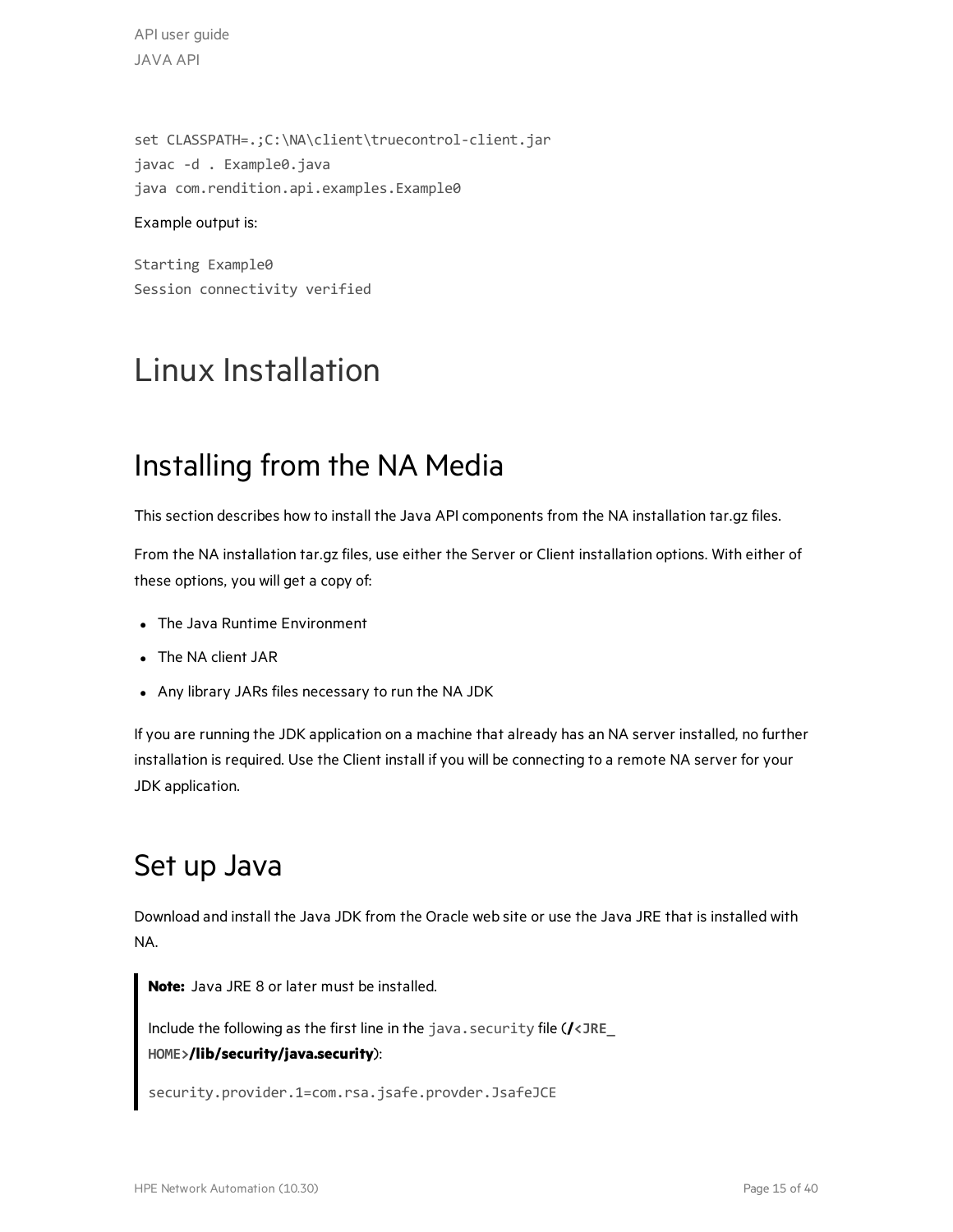After including the first line, remember to increase the number of the rest of the lines in the java.security file by one.

You need the following JAR files to use the Java API:

- <NA HOME>/jre/lib/ext/bcprov-jdk15on.jar
	- o If you are using the Java JRE installed with NA, the bcprov-jdk15on. jar file is in the Java library path (listed here).
	- o If you are using the Java JDK from the Oracle web site, explicitly add the bcprov-jdk15on.jar file to your Java %CLASSPATH% variable as described later in this chapter.
- <NA\_HOME>/jre/lib/ext/cryptojce.jar
	- $\circ$  If you are using the Java JRE installed with NA, the cryptojce. jar file is in the Java library path (listed here).
	- $\circ$  If you are using the Java JDK from the Oracle web site, explicitly add the cryptojce. jar file to your Java %CLASSPATH% variable as described later in this chapter.
- <NA\_HOME>/jre/lib/ext/cryptojcommon.jar
	- $\circ$  If you are using the Java JRE installed with NA, the cryptojcommon.jar file is in the Java library path (listed here).
	- o If you are using the Java JDK from the Oracle web site, explicitly add the cryptojcommon.jar file to your Java %CLASSPATH% variable as described later in this chapter.
- <NA\_HOME>/jre/lib/ext/jcmFIPS.jar
	- $\circ$  If you are using the Java JRE installed with NA, the  $j$ cmFIPS.  $j$ ar file is in the Java library path (listed here).
	- $\circ$  If you are using the Java JDK from the Oracle web site, explicitly add the  $\frac{1}{1}$ cmFIPS.  $\frac{1}{1}$ ar file to your Java %CLASSPATH% variable as described later in this chapter.
- <NA\_HOME>/client/truecontrol-client.jar

This is the default path. If the jar has been moved to another location, explicitly add the truecontrol-client.jar file to your Java %CLASSPATH% variable.

• <NA\_HOME>/server/ext/jboss/server/default/lib/json.jar

This is the default path. Add the json.jar file to the Java %CLASSPATH% variable.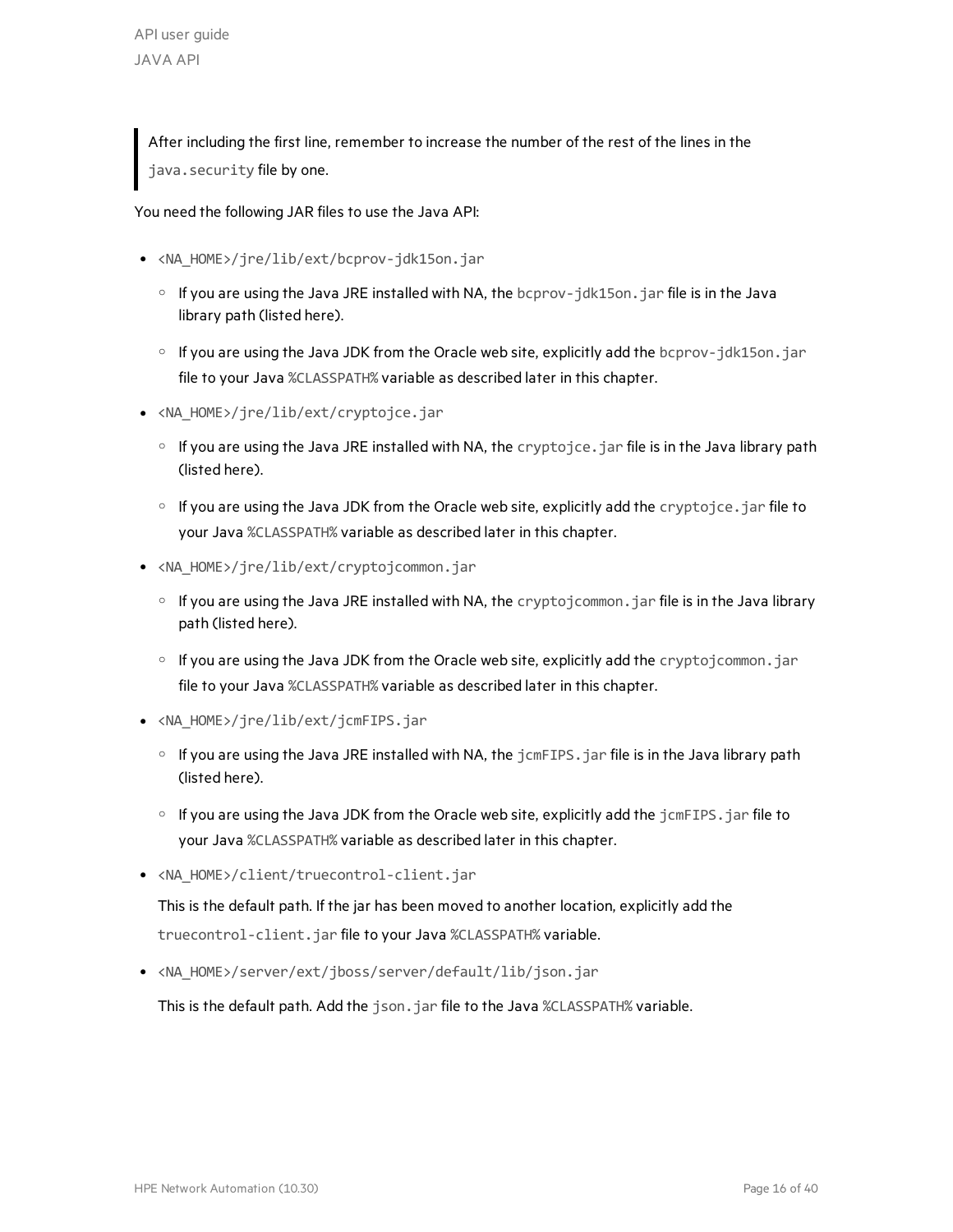# <span id="page-16-0"></span>Configuration Files

NA and the Java API use several configuration files with an RCX extension. If you use the Java API on the same machine that you installed NA to, the RCX files will already be where they need to be, in the <NA\_HOME>/jre directory . If you want to use the API on another machine, you need to manually copy the RCX files to the JRE/JDK directory on the other machine.

The RCX configuration files used by the Java API are:

- messages.rcx
- logging.rcx
- <span id="page-16-1"></span>• commandlineclient.rcx

### Java Examples

<span id="page-16-2"></span>The Java API samples are located in <NA\_HOME>/client/sdk/examples/java.

#### Java Documentation

The Java API documentation consists of the Javadoc files for the API. These files are located in <NA\_ HOME>/client/sdk/docs/api. They can be viewed in a web browser.

#### <span id="page-16-3"></span>UNIX Installation Troubleshooting

#### If you see the following error:

com.rendition.api.RenditionAPIException: Could not connect to server:10.101.22.21, LoginException: javax.naming.CommunicationException [Root exception is java.rmi.ConnectException: Connection refused to host: 127.0.0.1;

Where it says Connection refused to host: 127.0.0.1, even though you are connecting to NA on a non-loopback address (10.101.22.21 in this error shown above), Java cannot determine the correct IP address for the host that is running the NA Core.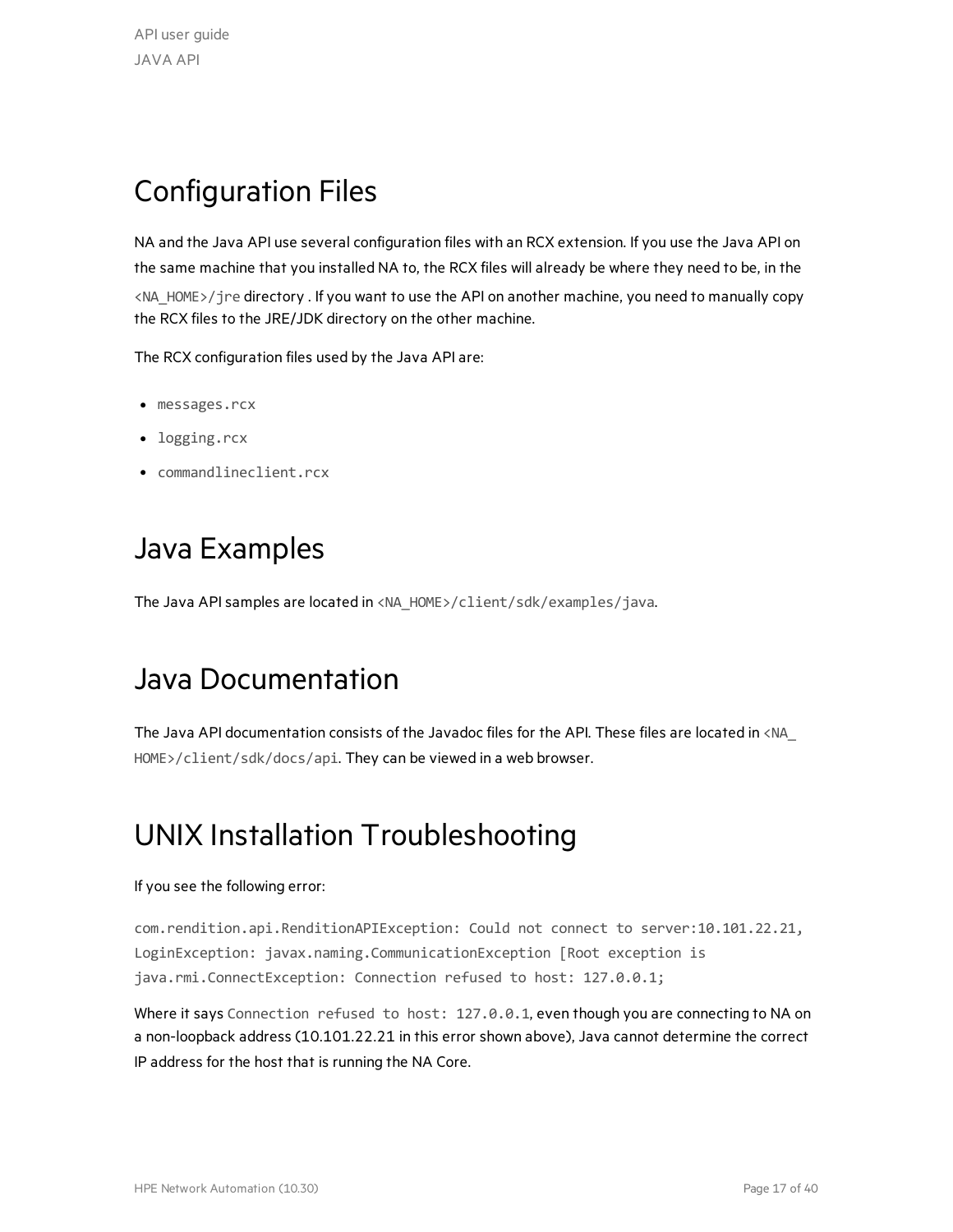API user guide JAVA API

To correct the issue, either:

• Adjust the hostname resolution so that the hostname of the NA Core host resolves to its correct IP address (typically this would be done by modifying the /etc/hosts file)

or

• Add:

wrapper.java.additional.5=-Djava.rmi.server.hostname= *<correct-IP-address>* to the <NA\_HOME>/server/ext/wrapper/conf/jboss\_wrapper.conf file, and then restart NA.

### <span id="page-17-0"></span>Setting up an Integrated Development Environment

Setting up for an Integrated Development Environment (IDE) is similar to the command-line environment. You need to provide the location of truecontrol-client.jar to your IDE. In many editors, this is an option for the project. Details follow for selected IDEs.

#### <span id="page-17-1"></span>Eclipse

- 1. Go to **File** > **New** > **Project**.
- 2. Select **Java Project** and click **Next**.
- 3. Set the Project Name to Java API and click **Next**.
- 4. Click the **Libraries** tab and click **Add External JARs**.
- 5. Add truecontrol-client.jar.
- 6. Click **Finish**.

#### <span id="page-17-2"></span>Jbuilder 5

- 1. Go to the menu Project:Project Properties.
- 2. In the dialog box, select the **Paths** tab then the **Required Libraries** sub-tab.
- 3. Click **Add** then the **New** button.
- 4. Enter the name "**NA API**."
- 5. Navigate to the correct directory and select truecontrol-client.jar.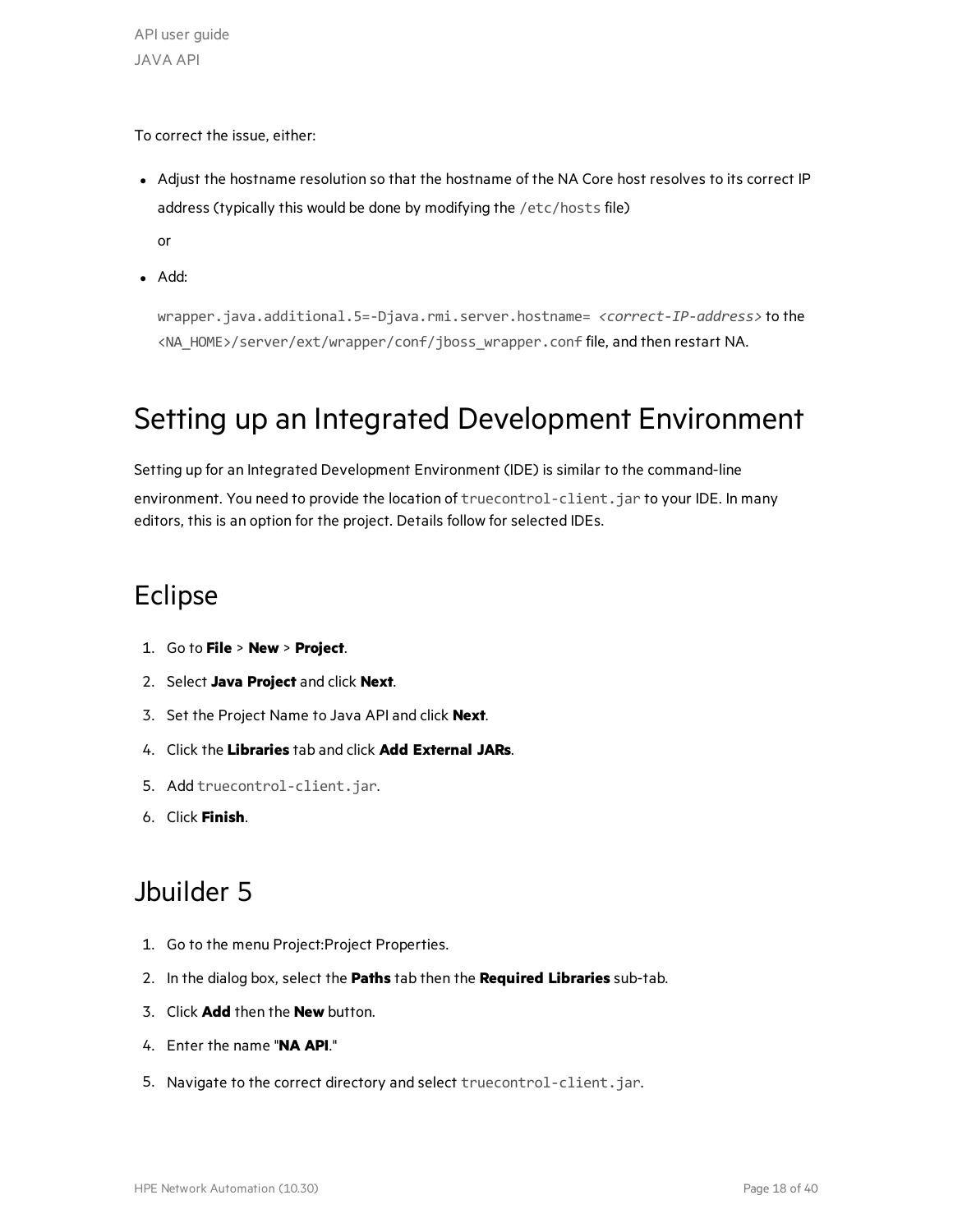### <span id="page-18-0"></span>Setting Up a Command-Line Environment

If you are invoking javac and java from the command line, you can easily set up a command line environment to prepare to use the Java API. Append truecontrol-client.jar to your classpath.

Do not put the truecontrol-client.jar in jre/lib/ext. The NA Java processes will not start.

To verify that your environment is correct, compile and run Example0. java. If Example0. java is not in your local directory, you can copy the file from <NA\_

HOME>/client/sdk/examples/java/Example0.java or you can "cd" into that directory.

Keep in mind that if you "cd" into the directory, you must have directory permissions to compile the class. Example commands are:

INSTALL\_DIRECTORY=/opt/NA export INSTALL\_DIRECTORY export CLASSPATH=\$CLASSPATH:.:/opt/NA/client/truecontrolclient.jar:/opt/NA/jre/lib/ext/bcprov-jdk15on.jar: /opt/NA/server/ext/jboss/server/default/lib/json.jar /opt/NA/jre/bin/javac -d . Example0.java /opt/NA/jre/bin/java com.rendition.api.examples.Example0

**Note:** There must be no new line in the export statement. The example appears to wrap due to documentation margin restrictions.

Example output is:

Starting Example0 Session connectivity verified

# <span id="page-18-1"></span>Programming with the Java API

Verify that your CLASSPATH variable locates the required jar files identified in "NA JAR [Files"](#page-9-0) on [page](#page-9-0) 10.

#### <span id="page-18-2"></span>Working with the Session object

All interaction with the Java APIstarts with a Session object.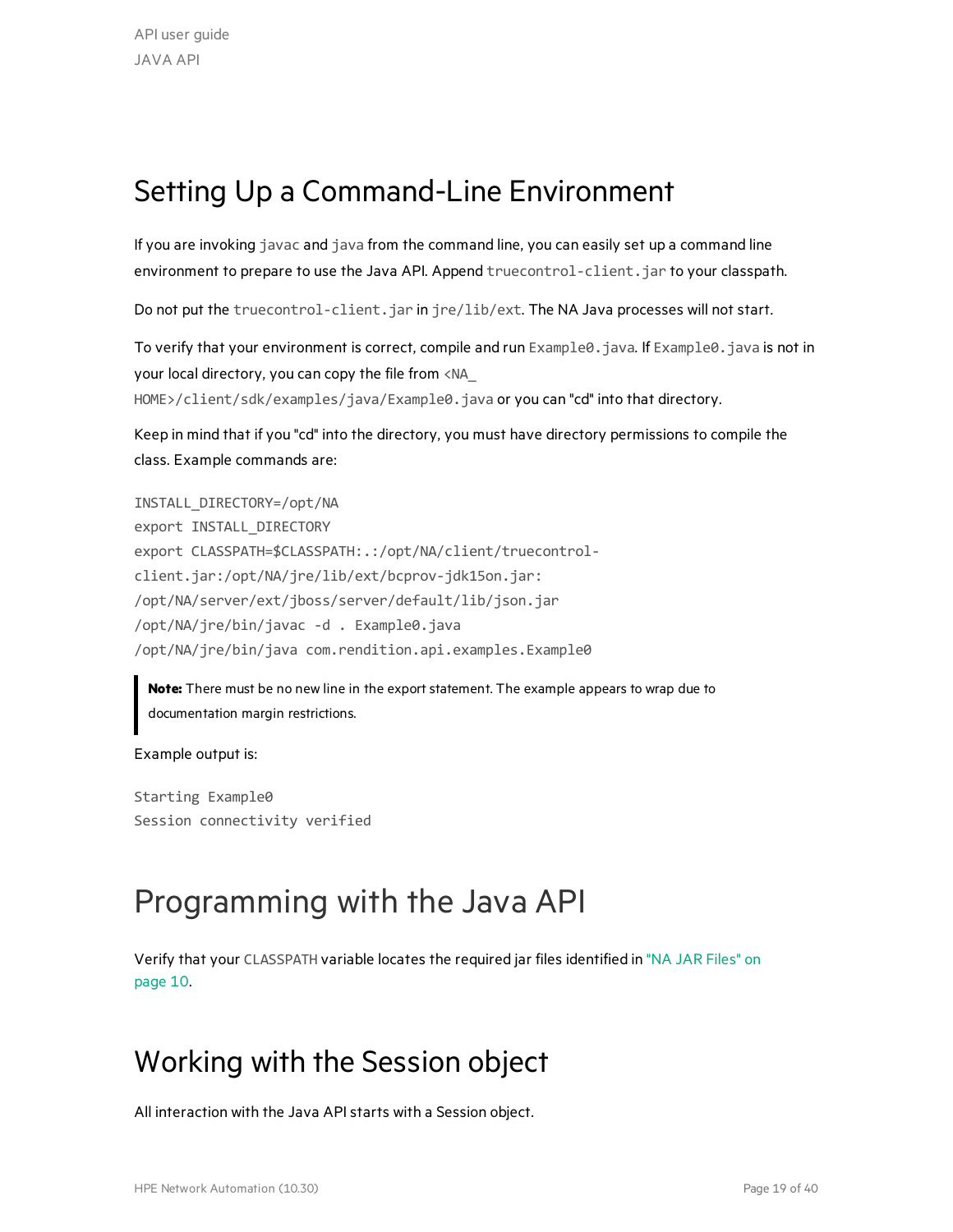#### <span id="page-19-0"></span>Session contexts

Session.open() creates a session context for execution of commands. This method actually contacts the NA server via Java RMI on port 1099, and authenticates the user using the supplied arguments. The server parameter is optional; if omitted, localhost will be contacted.

Make sure that you close the session context when done with it via the Session.close() method. Like file handles, there is a finite supply of sessions.

Session objects are thread-safe, so you may use the Session object across threads to do overlapping operations.

#### <span id="page-19-1"></span>User IDs and Permissions

When opening the session, you must provide a user name and password for a valid NA user. NA makes no distinction between the user identities used to log into the NA console, CLI, or Telnet/SSH Proxy and those used to access the API.

Each NA API call will be validated against the user identity provided to ensure the user has sufficient privileges to run the requested operation, just as the user's privileges would be validated by the NA console, CLI, or Telnet/SSH Proxy.

It is recommended that you set up dedicated NA users for API access, with appropriate privilege levels for the kinds of applications you are writing. For example, an application that only retrieves data from NA might require a Limited Access user, whereas an application to remove out-of-date information from the system would require Admin privileges.

When calling Session.open(), note that the user name and password are case sensitive. If you provide bad authentication information, you will receive an NAAPIException.

### <span id="page-19-2"></span>Executing Requests

You can send commands to the NA server through the Session object.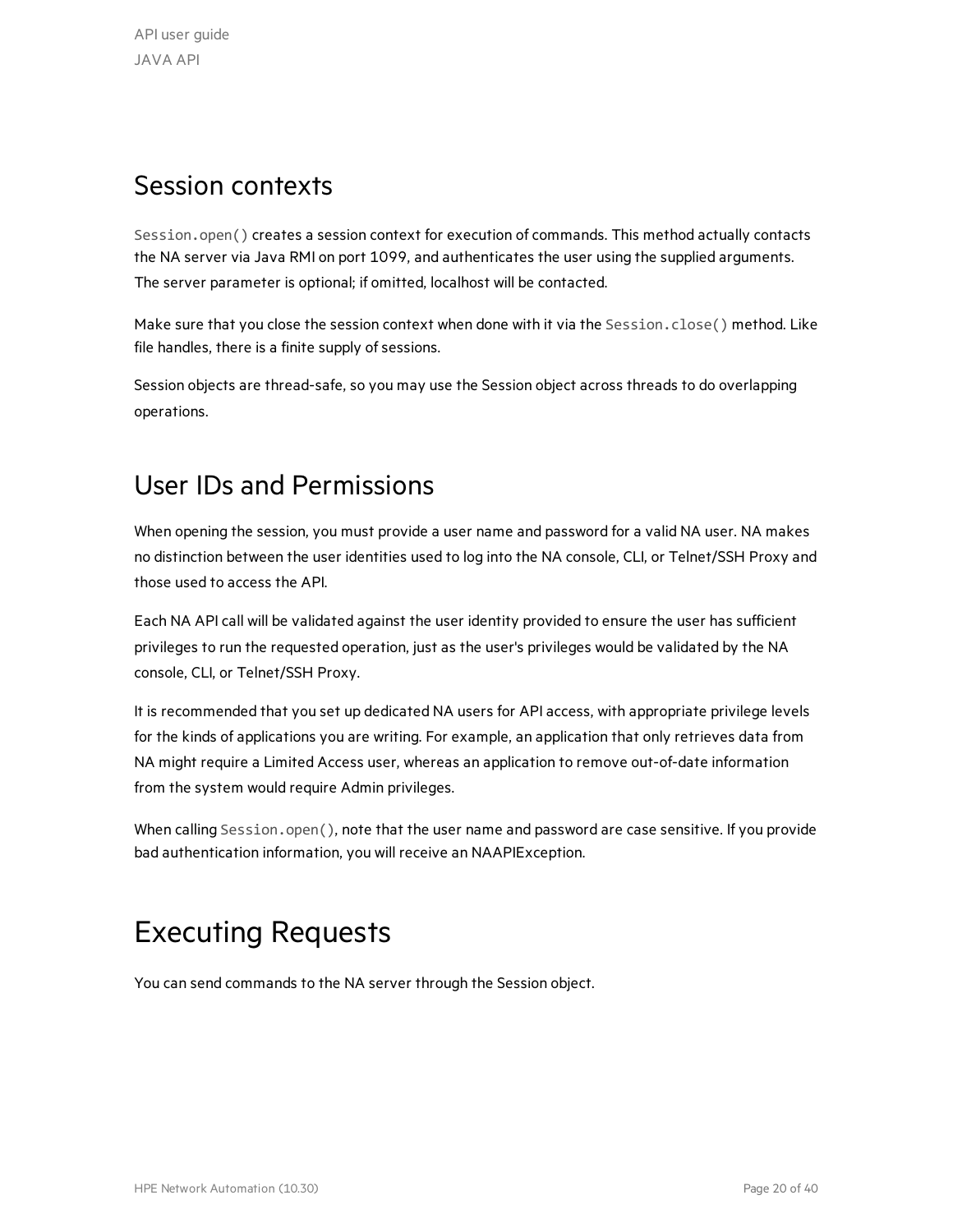# <span id="page-20-0"></span>Relationship between the API and the CLI or Telnet/SSH Proxy

Session.exec() is used to send a request to the NA API. The commands accepted by Session.exec () are, with the exceptions noted below, syntactically identical to those accepted by the CLI or the Proxy interface interactive mode. You may find it convenient to test commands intended for your programs by telnetting to your server and manually entering the commands.

### <span id="page-20-1"></span>CLI-only Commands

All commands accepted by the CLI or Telnet/SSH Proxy are valid for Session.exec(), except for the help, connect, os ping, and os traceroute commands. The API does not support these.

# <span id="page-20-2"></span>Handling Results

<span id="page-20-3"></span>This section covers the returned objects and exceptions thrown by Session.exec().

#### **Status**

The return value from Session.exec() is a Result object. Result.getSucceeded() will return true if the command completed successfully; or false if the command failed. You can get extended information

codes via Result.getReturnStatus().The status codes vary based on the type of request; they are documented in the CLI/API Command Reference.

Certain API commands schedule a task to be run on the server and then return immediately without waiting for the task to complete. Call Result.getText() to get a string containing the Task ID number of the task that is created.

Most of the commands accept an optional -sync argument to indicate that the API call should block until the task has completed and then return the task result. If -sync is used, Result.getText() returns the result output from running the task instead of the Task ID number. See ["Installing](#page-36-0) the NA

Perl API" on [page](#page-36-0) 37 for information on which commands accept the -sync option.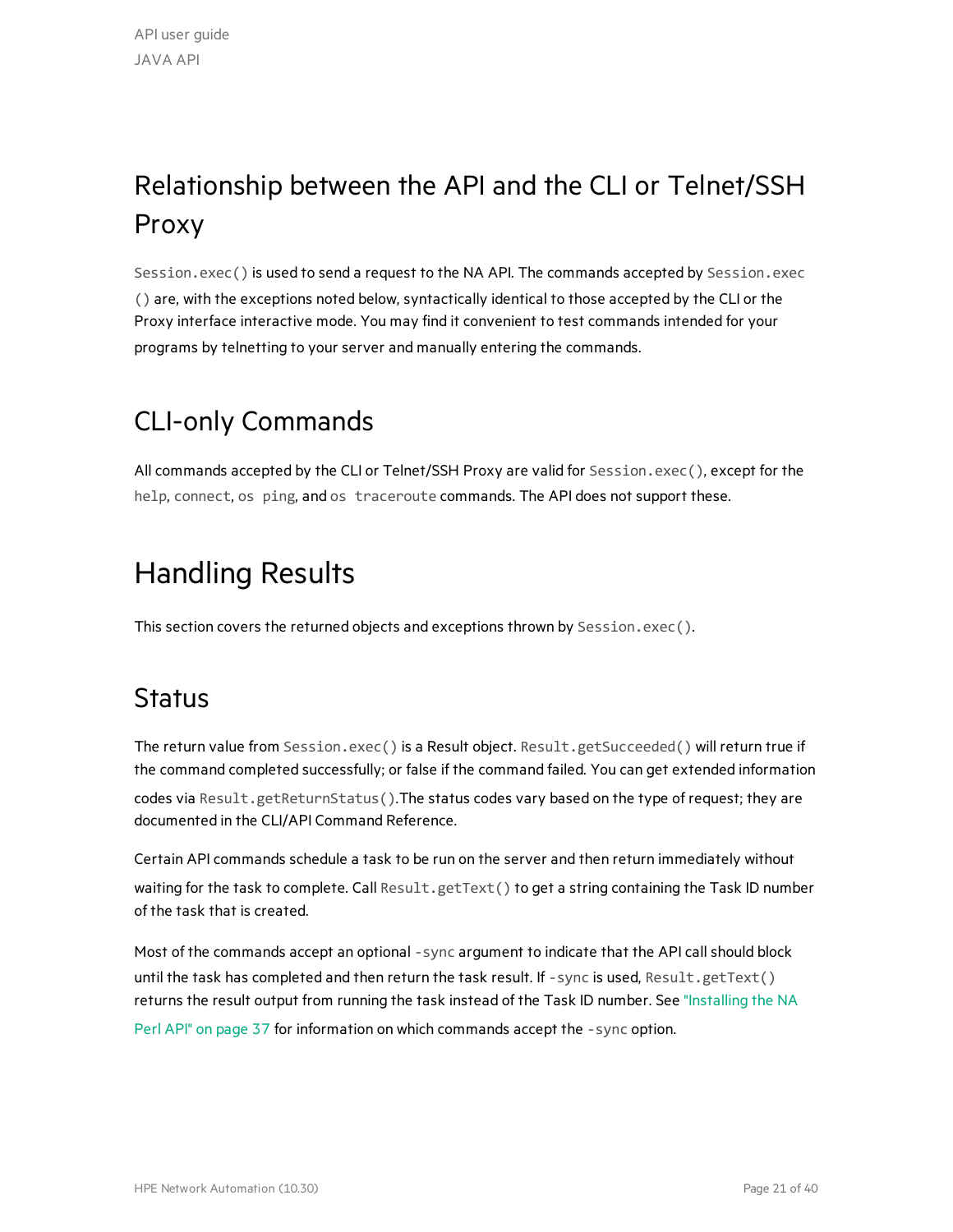### <span id="page-21-0"></span>Simple Results

If the command returns a simple String result, use Return.getString to examine the result. The commands with String results are shown in the *CLI/API Command Reference*.

### <span id="page-21-1"></span>Complex results: ResultSet type

Many commands return a complex result with many fields, or several rows of such field-based data. The commands with complex results are shown below in the Commands section.

The Java API uses the JDBC ResultSet interface to provide access to complex results. You can learn more about this interface in numerous books and online resources for JDBC. The samples Example1.java, Example2.java, and Example3.java show how to work with ResultSet data.

To interact with ResultSet data, you must know the valid columns and types for each command. This information is provided below in the Commands section, under the table heading Return Value(s). You can also use the metadata interface to work with ResultSets in a generic way, so that you do not have to hard code the data types being returned from a given command.

The Result object has a toSring() method that is useful for debugging to get more information about the results of your API calls.

# <span id="page-21-2"></span>Exceptions

The following exceptions are sent by Session.exec(). Details can be found in the Javadoc files.

- NAAPIException: Generic API exceptions.
- ResultSetException: Thrown when incorrect method is used to retrieve a field from a ResultSet, e.g. calling getInt on a String field.
- NotSupportedException: Thrown when an unsupported ResultSet method is called. See the Javadoc files for which methods are supported.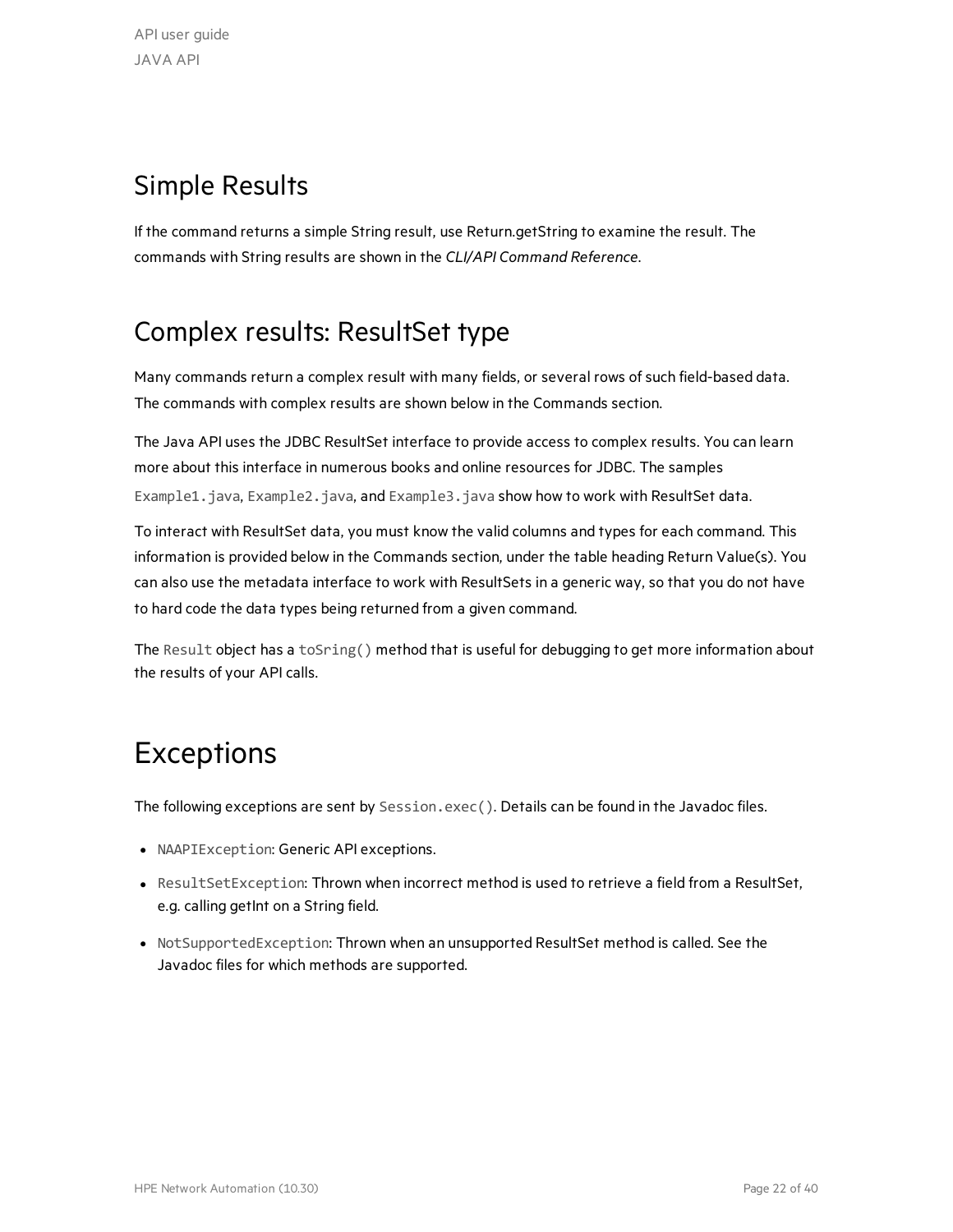# <span id="page-22-0"></span>Metadata

Metadata (meaning data-about-data) describes the data fields returned in a ResultSet. You can use metadata to determine how many fields were returned in the result set, the name for each field, and the data type for each field. ResultSet.getMetaData() is the method that returns metadata for a result set.

Example3. java shows a useful application for metadata, processing any user-supplied command. You can see how metadata is required to print results from a command whose identity is not known at compile time.

**Note:** Developers familiar with C-based languages such as Java and C++ should note that the column indexes for all metadata methods are 1-based not 0-based.

# <span id="page-22-1"></span>Integration Hooks

### <span id="page-22-2"></span>**Callbacks**

There are two important callback methods from NA to your Java code that you can use to customize the NA engine:

- The Approver interface
- The Cleaner interface

Note that these callbacks cannot be remoted. The code must be present on the NA server. You can provide a server-side stub which uses your own RMI calls to pass the call along to the client.

Also note that the following directions require you to modify NA's configuration files. Make sure to keep a backup copy, as a corrupted configuration may make the server unstable.

### <span id="page-22-3"></span>Run External Application Tasks

NA's Run External Application task enables you to invoke applications and scripts from within NA. This includes the ability to run your own Java API applications. In other words, you can extend NA's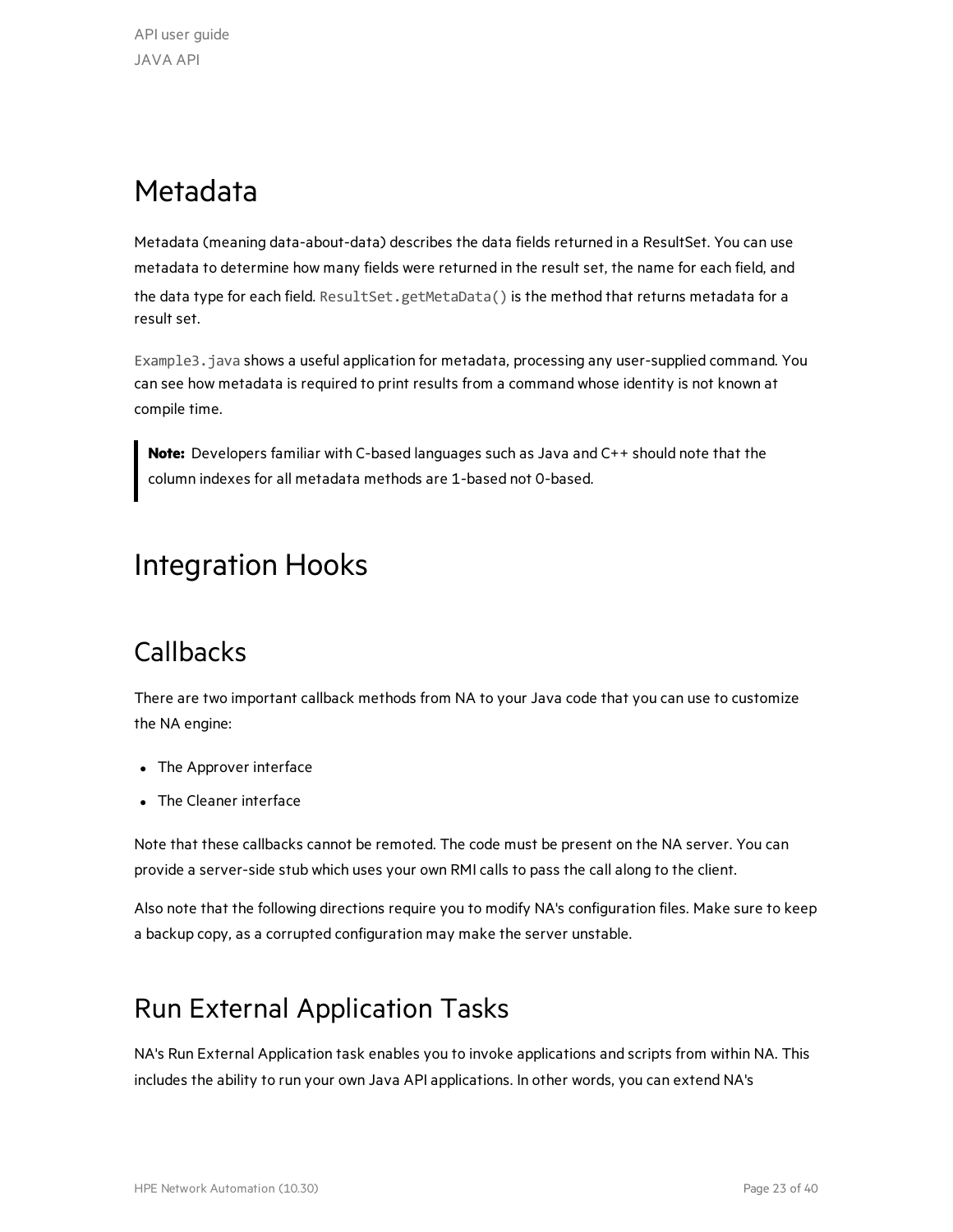functionality by using this Java API to write your own application that integrates with outside applications and datasources.

Using the NA console, you can configure NA to invoke your own application when certain system events occur. Note that if you need to call out to third-party software from your custom application, you have several options:

- Use that application's Java API, if one is provided.
- Use that application's non-Java API via RMI.
- Use a communication channel such as message queuing, CORBA, sockets, and so on.
- Interact via the file system or databases.
- <span id="page-23-0"></span>• Call that application directly via Runtime.getRuntime().exec().

#### Approver Callback Interface

The approver interface provides a way for an external ticketing system to approve or deny a particular user's access to a device.

NA will call the user-provided approver in the following circumstances:

- Before the Telnet/SSH Proxy opens a device session, NA invokes approveInterceptorSessionLogin().
- **Before a device configuration is modified, NA invokes** hasModifyConfigPermission().
- Before a device group configuration is modified, NA invokes hasGroupModifyConfigPermission ().
- Before any CLI command is processed, NA invokes hasPermission().

See the javadoc comments for details on when these methods are invoked, and what parameters are passed. Some methods are overloaded.

#### <span id="page-23-1"></span>Approver Use Cases

Here are two possible cases where this might be useful. The cases integrate NA with a third-party ticketing system (3PT).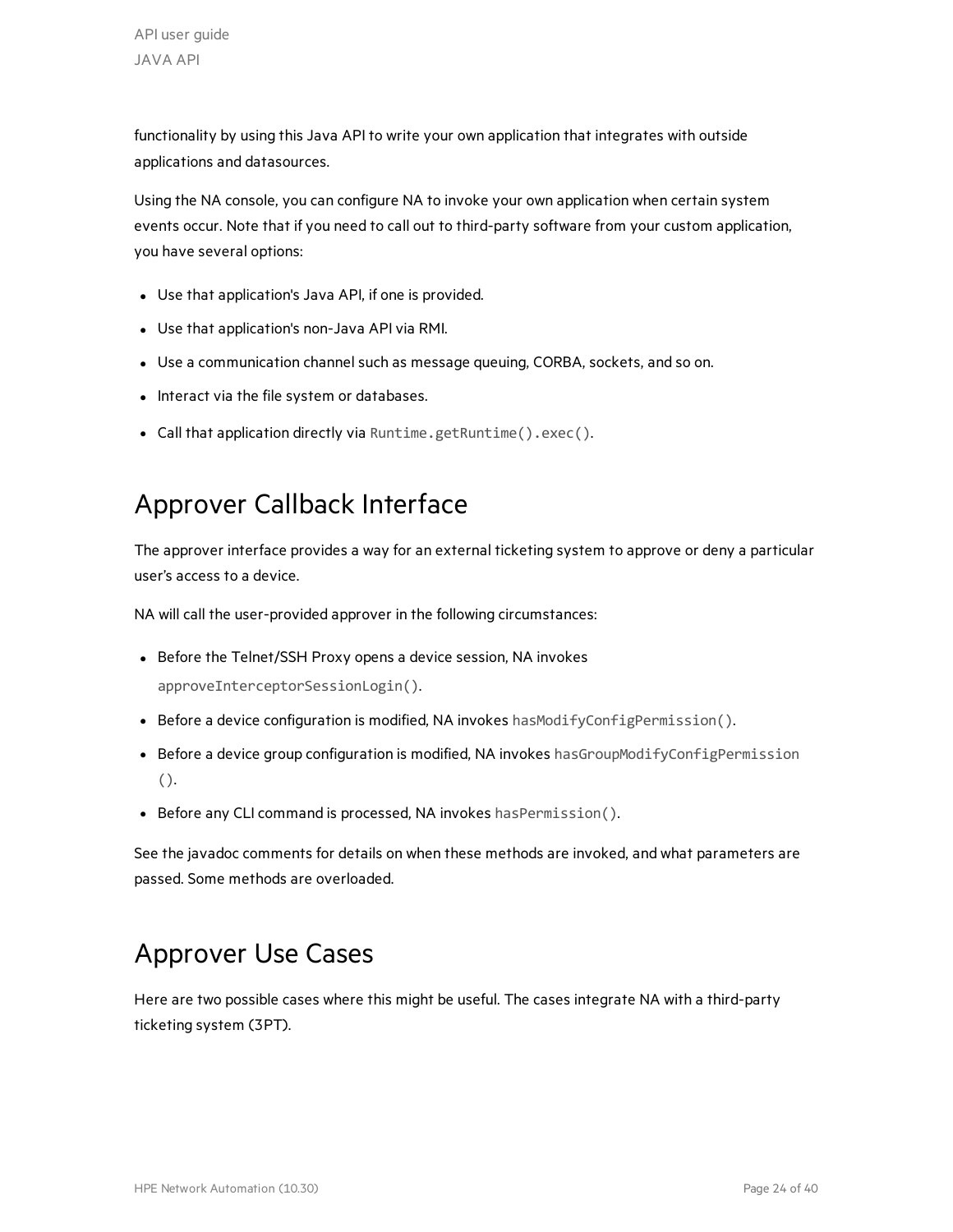#### **Case 1: External task approval**

- **Network Engineer** schedules a config deployment for ticket T and work request W.
- NA requests approval for change to device D with ticket T and work request W.
- **Ticketing System** returns true or false with a reason R.
- NA lets the task run, or marks it as failed setting the Result to 'not approved by 3PT because R'.

Third-party ticketing system (3PT) should synchronously return true or false using internal data (such as time of day and ticket status) so no timeout is needed.

#### **Case 2: External session approval**

- **Network Engineer** requests session on Device D for work request W.
- NA requests approval for connection to device D for work request W.
- **Ticketing System** returns true or false with a reason R.
- **NA**starts the session or displays the error 'Session not approved by 3PT because R'.

### <span id="page-24-0"></span>Approver Coding

NA uses the appserver.rcx file to determine what class to use for the session approver. A default donothing (always approve) approver, com.rendition.api.DefaultApprover, is provided by NA.

To install your own approver, follow these steps:

- 1. Code your own approver that implements the com.rendition.api.Approver interface.
- 2. Modify "approver/className" option in the appserver.rcx file, specifying your own class.
- 3. Build a JAR file that contains your new classes and copy it to the <NA HOME>/server/ext/jboss/server/default/lib directory.

#### <span id="page-24-1"></span>Cleaner Callback Interface

The cleaner interface returns custom actions upon user exiting an NA device session. NA will call the user-provided cleaner when the Telnet/SSH Proxy closes a device session.

**Tip:** A device session is different from the Session object created with the Session.open() call.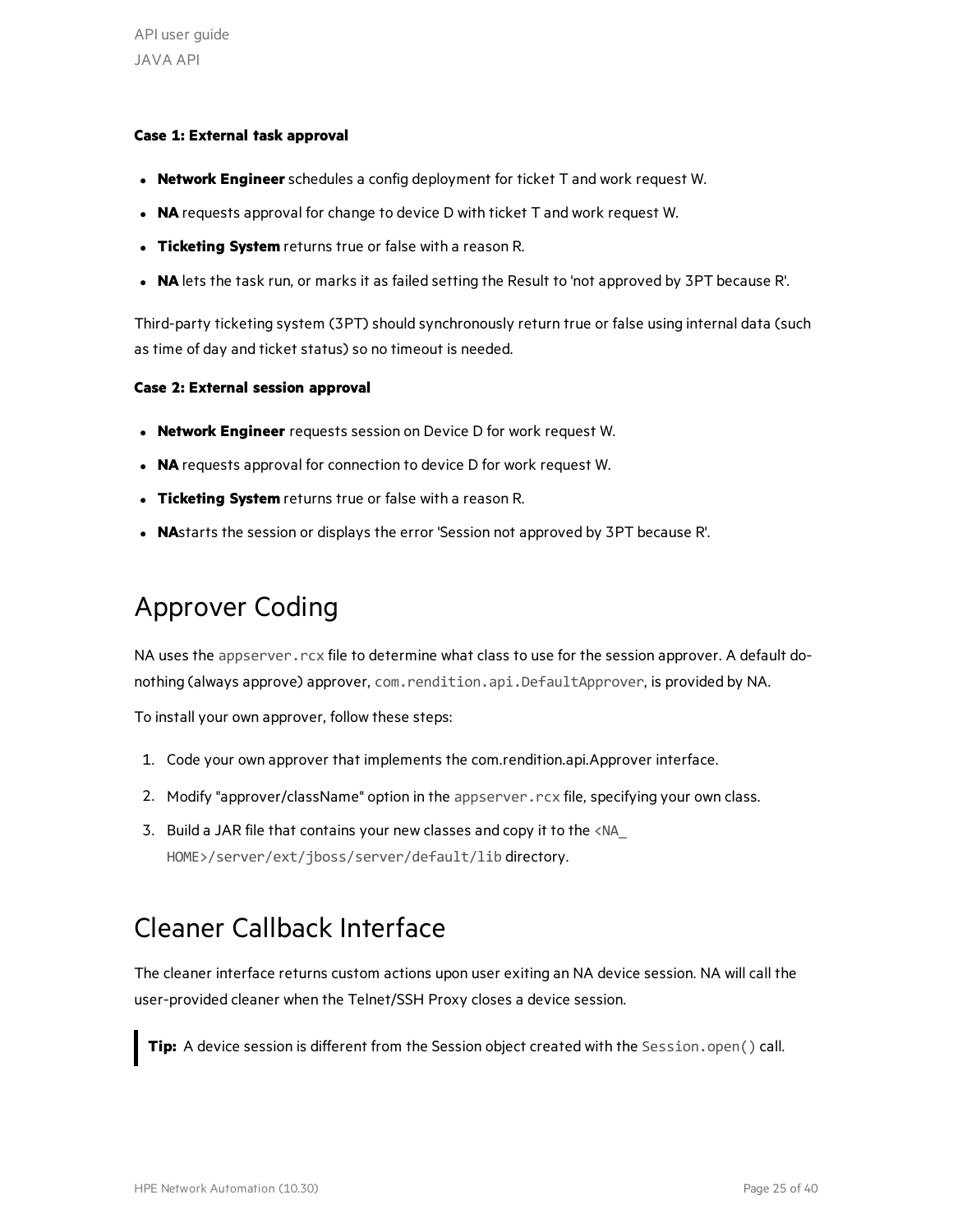#### <span id="page-25-0"></span>Cleaner Use Case

#### **Case 1: External change annotation**

- **Network Engineer** configures Device D for work request W. Closes session.
- **NA** calls cleaner for connection to device D for work request W.
- **Custom code** calls out to ticketing system.
- **Ticketing System** returns reason R for change.
- **Custom code** calls Java API to copy reason R into custom data on device.

### <span id="page-25-1"></span>Cleaner Coding

NA uses the appserver. rcx file to determine what class to use for the session cleaner. A default donothing cleaner, com. rendition.api.DefaultCleaner, is provided by NA.

To install your own cleaner, follow these steps:

- 1. Code your own cleaner that implements the com.rendition.api.Cleaner interface.
- 2. Modify "cleaner/className" option in the appserver.rcx file, specifying your own class.
- 3. Build a JAR file that contains your new classes and copy it to the <NA\_ HOME>/server/ext/jboss/server/default/lib directory.

# <span id="page-25-2"></span>User Permissions

The User [Permissions](#page-26-0) Matrix describes user permissions that are required to execute the CLI commands described in the *CLI/API Command Reference*. These roles are the default NA roles and are described as follows:

**Admins** are highly trusted users responsible for administering the NA application, managing users, setting policy, and running network-wide operations requiring a high degree ofskill and care. They have permission to take any action in the NA system on any device.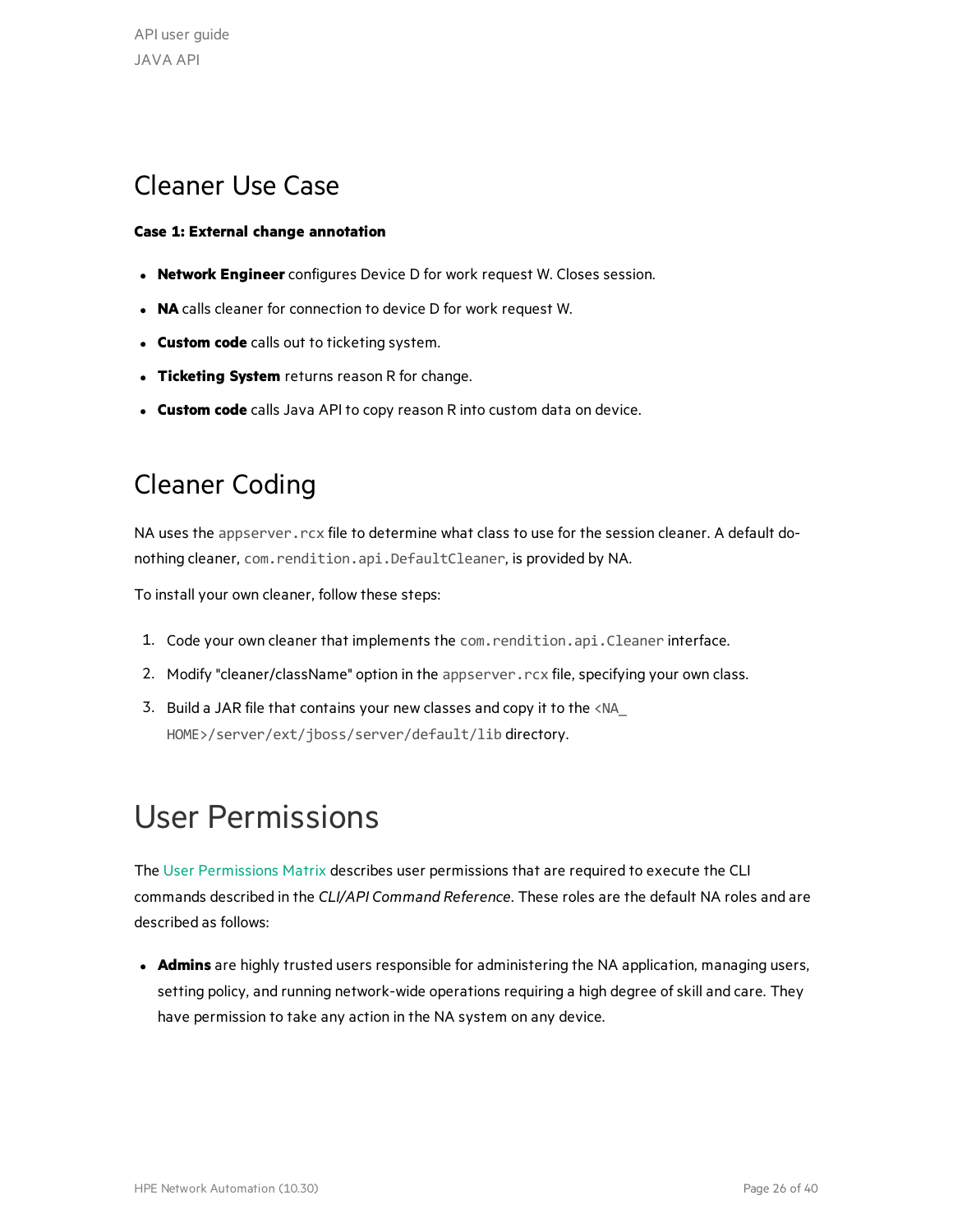- **Power Users** are highly trusted expert engineers allowed to perform most actions in the system. They can reconfigure and act on groups of devices in the system. They may be restricted to which devices they have permission to reconfigure.
- **Full Access Users** are qualified network engineers trusted with passwords to configure some or all devices in the network. They have permission to modify most information in the NA database, and can reconfigure devices one-at-a-time but not in batch. They may be restricted as to which devices they have permission to reconfigure.
- **Limited Access Users** are operator users that do not have passwords to configure network devices. They have permission to view but not modify most information in NA. Sensitive information such as device passwords will be masked out. They cannot run batch operations or operations that reconfigure network devices.

<span id="page-26-0"></span>An administrator can create new permission groups and roles, and assign them to users.

#### **User Permissions Matrix**

| <b>Function</b>                        | <b>Admin</b>       | <b>Power User</b> | <b>Full Access</b><br><b>User</b> | <b>Limited</b><br><b>Access User</b> |
|----------------------------------------|--------------------|-------------------|-----------------------------------|--------------------------------------|
| <b>Reconfigure Devices</b>             | <b>All Devices</b> | Specified         | Specified                         | No Devices                           |
| Log into enable mode                   |                    | <b>Devices</b>    | <b>Devices</b>                    |                                      |
| View unmasked passwords                |                    |                   |                                   |                                      |
| Run configuration scripts<br>$\bullet$ |                    |                   |                                   |                                      |
| Deploy configuration                   |                    |                   |                                   |                                      |
| Change passwords                       |                    |                   |                                   |                                      |
| Highly Sensitive System Administration | $\times$           |                   |                                   |                                      |
| Manage users                           |                    |                   |                                   |                                      |
| Delete historical information          |                    |                   |                                   |                                      |
| Edit/delete any user's tasks           |                    |                   |                                   |                                      |
| • Define custom diagnostics            |                    |                   |                                   |                                      |
| Other System Administration            | X                  | X                 |                                   |                                      |
| Administrative settings                |                    |                   |                                   |                                      |
| Authentication rules                   |                    |                   |                                   |                                      |
| View all telnet/SSH sessions           |                    |                   |                                   |                                      |
| Group Tasks                            | X                  | X                 |                                   |                                      |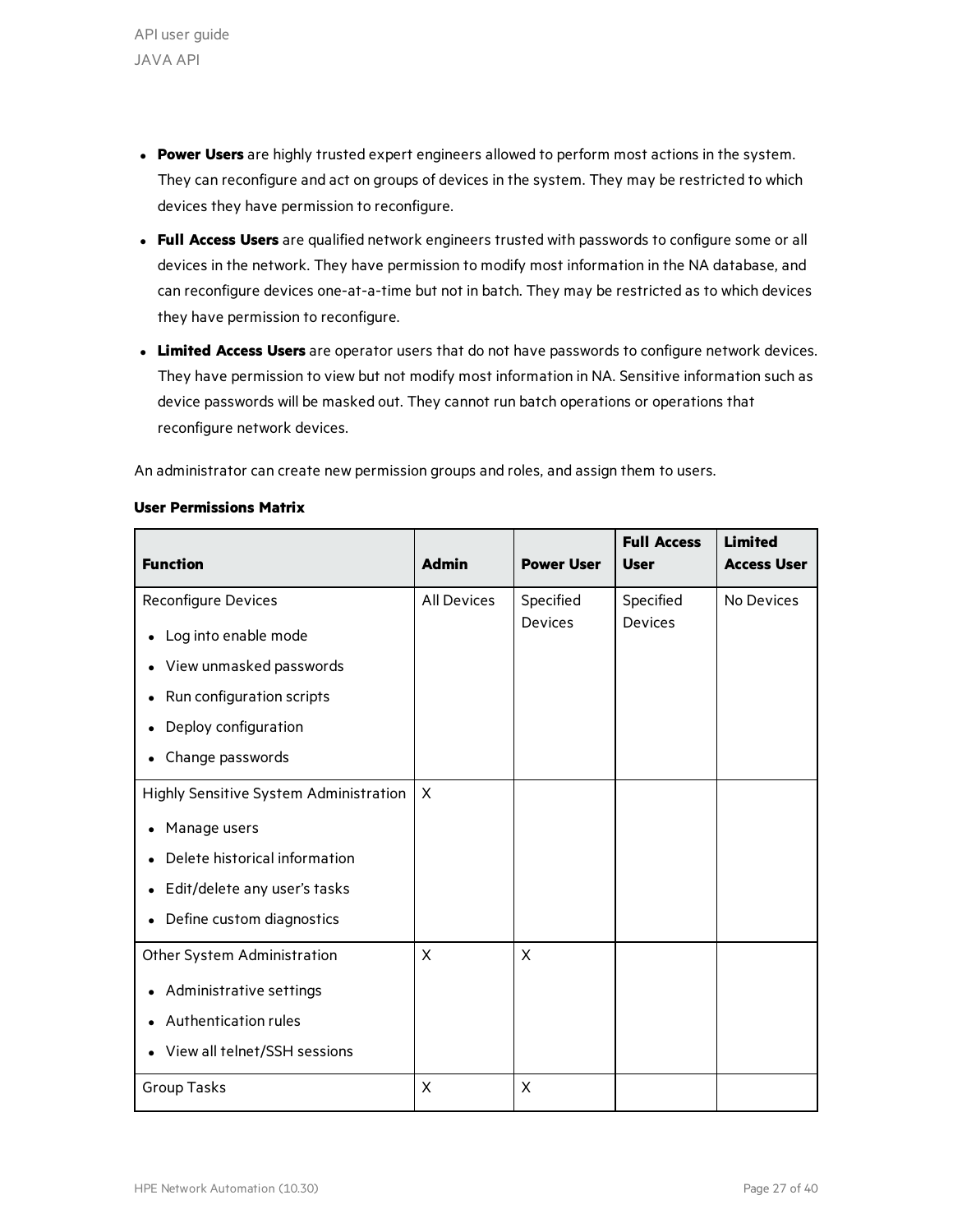#### **User Permissions Matrix, continued**

| <b>Function</b>                | <b>Admin</b> | <b>Power User</b> | <b>Full Access</b><br><b>User</b> | <b>Limited</b><br><b>Access User</b> |
|--------------------------------|--------------|-------------------|-----------------------------------|--------------------------------------|
| • Custom scripts & diagnostics |              |                   |                                   |                                      |
| • Snapshots & polling          |              |                   |                                   |                                      |
| • Driver discovery             |              |                   |                                   |                                      |
| • Syslog configuration         |              |                   |                                   |                                      |
| • Password deployment          |              |                   |                                   |                                      |
| Import                         |              |                   |                                   |                                      |
| • FQDN lookup                  |              |                   |                                   |                                      |
| Modify NA Information          | X            | X                 | X                                 |                                      |
| <b>Devices</b>                 |              |                   |                                   |                                      |
| Groups                         |              |                   |                                   |                                      |
| Configuration comments         |              |                   |                                   |                                      |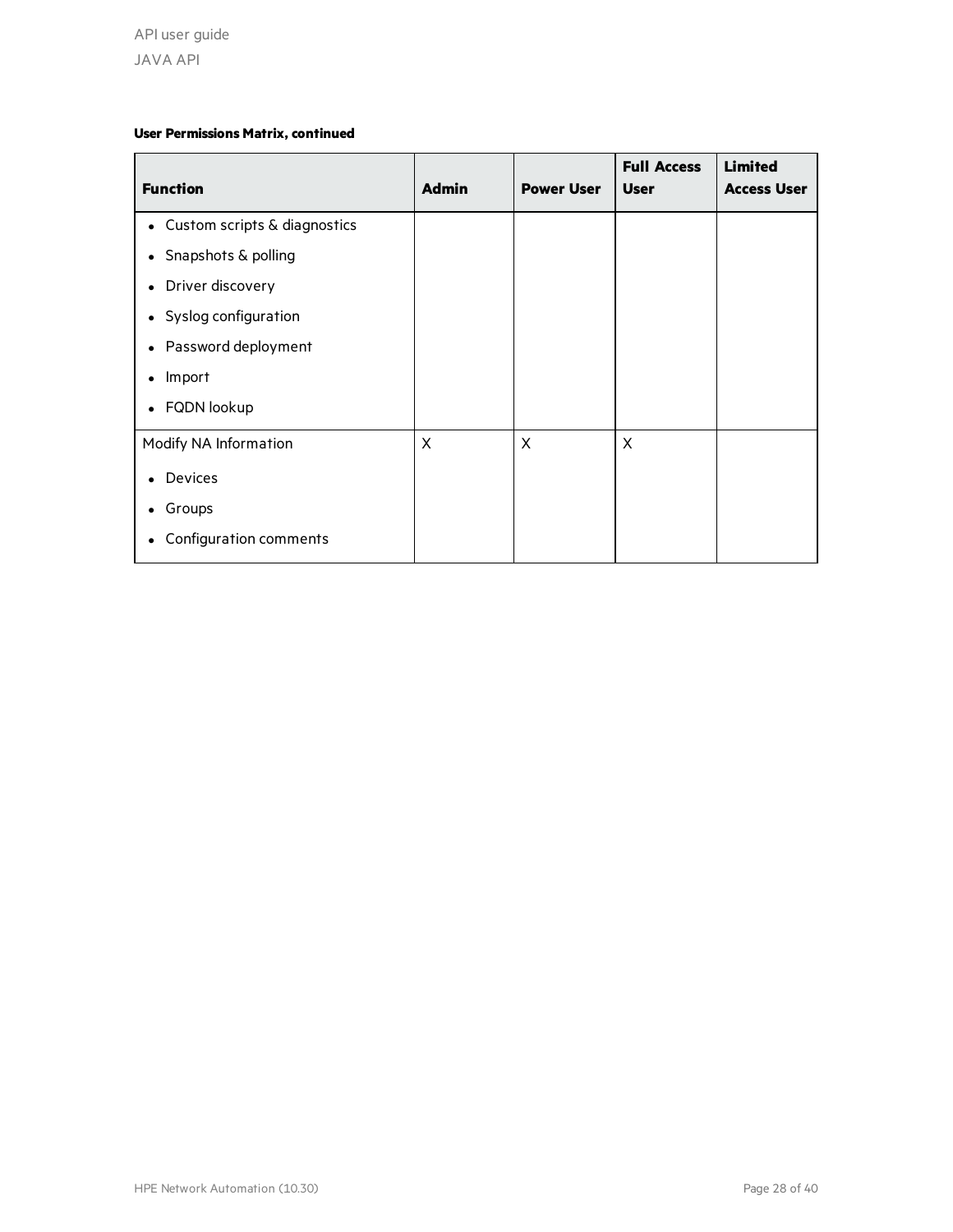# <span id="page-28-0"></span>PERL API

The Perl API enables Network Automation (NA) to communicate with external systems and vice-versa. The Perl API can be used to add and retrieve data to and from NA.

Common tasks, such as adding devices into NA and alerting third-party systems when a device configuration changes, can be programmatically accessed using the Perl API. Users who want to use other languages can automate their common functions using CLI or Telnet protocols.

# <span id="page-28-1"></span>Installing the Enhanced Perl API

The following modules are provided on the NA Installation bundle:

- Opsware::NAS::Util
- Opsware:NAS::Client
- Opsware::NAS::Connect

**Note:** SSH connections to the NA Perl API require the Net::SSH::Expect module. Due to limitations of ActiveState ActivePerl on Windows, the NA Perl API does not support SSH connections from Windows systems. As a workaround, install the NA client on a supported Linux system, and run the NA Perl API from that system.

### <span id="page-28-2"></span>Installation Requirements

For the required version of ActivePerl (Windows) or Perl (Linux), see the "Additional Applications" section of the *Support Matrix*.

**Note:** If Perl (or ActivePerl on the Windows operating system) is installed on the NA core server, the NA installer will automatically install the NA Enhanced Perl API modules when NA is installed. If you install Perl after installing NA, install the NA Enhanced Perl API with the Auto Installer.

If you want to install the Perl API after installing NA, see ["Installing](#page-36-0) the NA Perl API" on page 37 for instructions on installing the NA Perl API.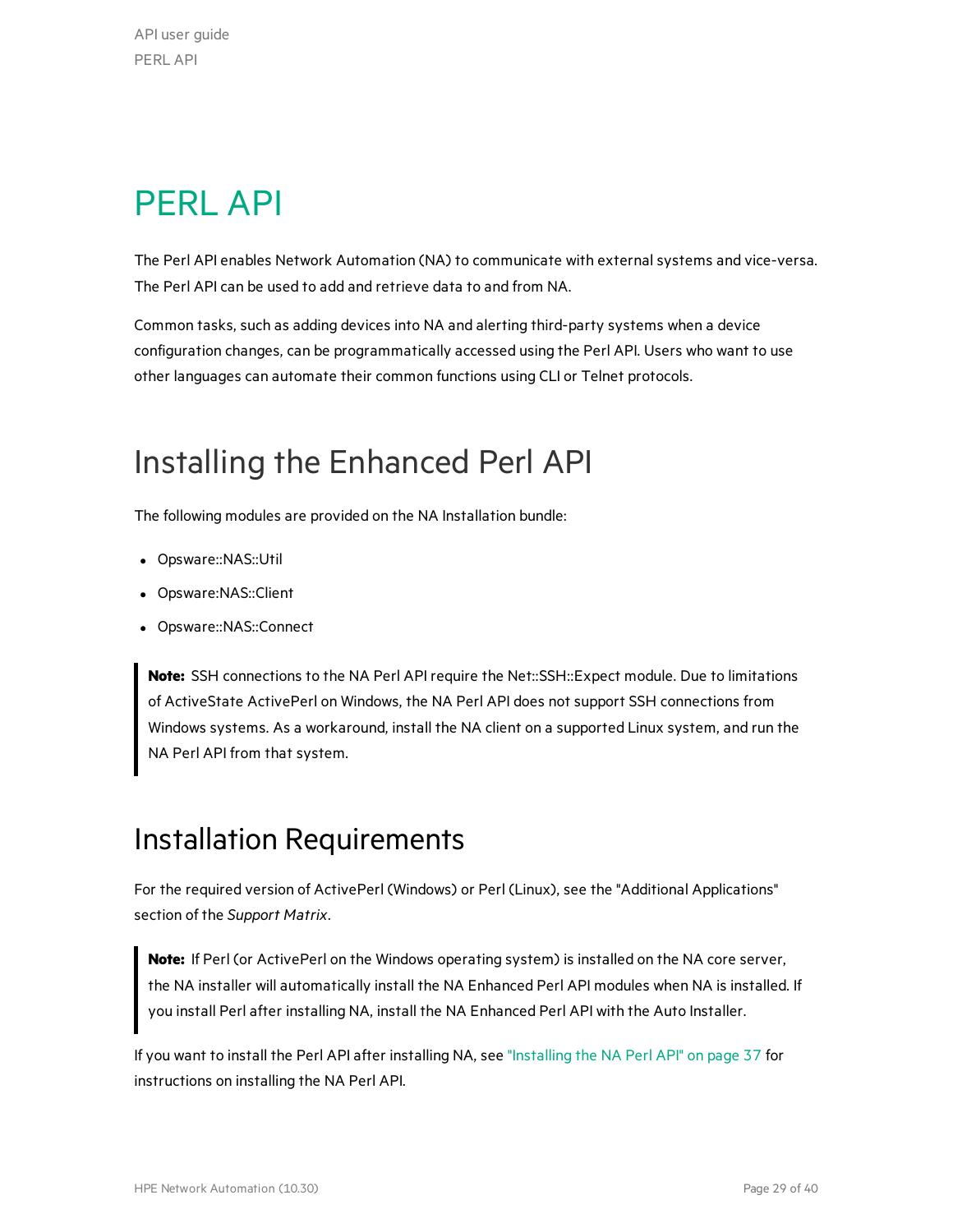# <span id="page-29-0"></span>Perl Documentation

After the Perl API is installed, you can view the following Perl POD pages:

- perldoc Opsware::NAS::Client
- perldoc Opsware::NAS::Connect
- perldoc Opsware::NAS::Client::6\_0\_x

**Note:** The content in the Opsware::NAS::Client::4\_5\_x POD pages is outdated. Use the content in the Opsware::NAS::Client::6\_0\_x POD pages.

Your Perl distribution can also build HTML files for the documentation.

**Note:** The Perl API does not exactly match the NA command-line interface documented in the *CLI/API Command Reference*.

- Replace spaces in command names with the underscore  $\bigcirc$  character.
- Omit the hyphens (-) that introduce command options.
- The only functions that require hyphens (-) with the option names are as follows:

```
o Opsware::NAS::Connect->new(…);
```
- o Opsware::NAS::Connect -> login(…);
- o Opsware::NAS::Client->new(…);
- o Opsware::NAS::Client ->login(…);

#### For example:

```
Opsware::NAS::Connect->new(-user => $user, -pass => $pass, -host => $host, -
port => $port, -debug => 9);$conn-> login();
Opsware::NAS::Client->new();
$nas->login(-user => 'admin', -pass => 'secret', -host => "localhost");
```
### <span id="page-29-1"></span>Examples

NA installs Perl API examples in the following locations: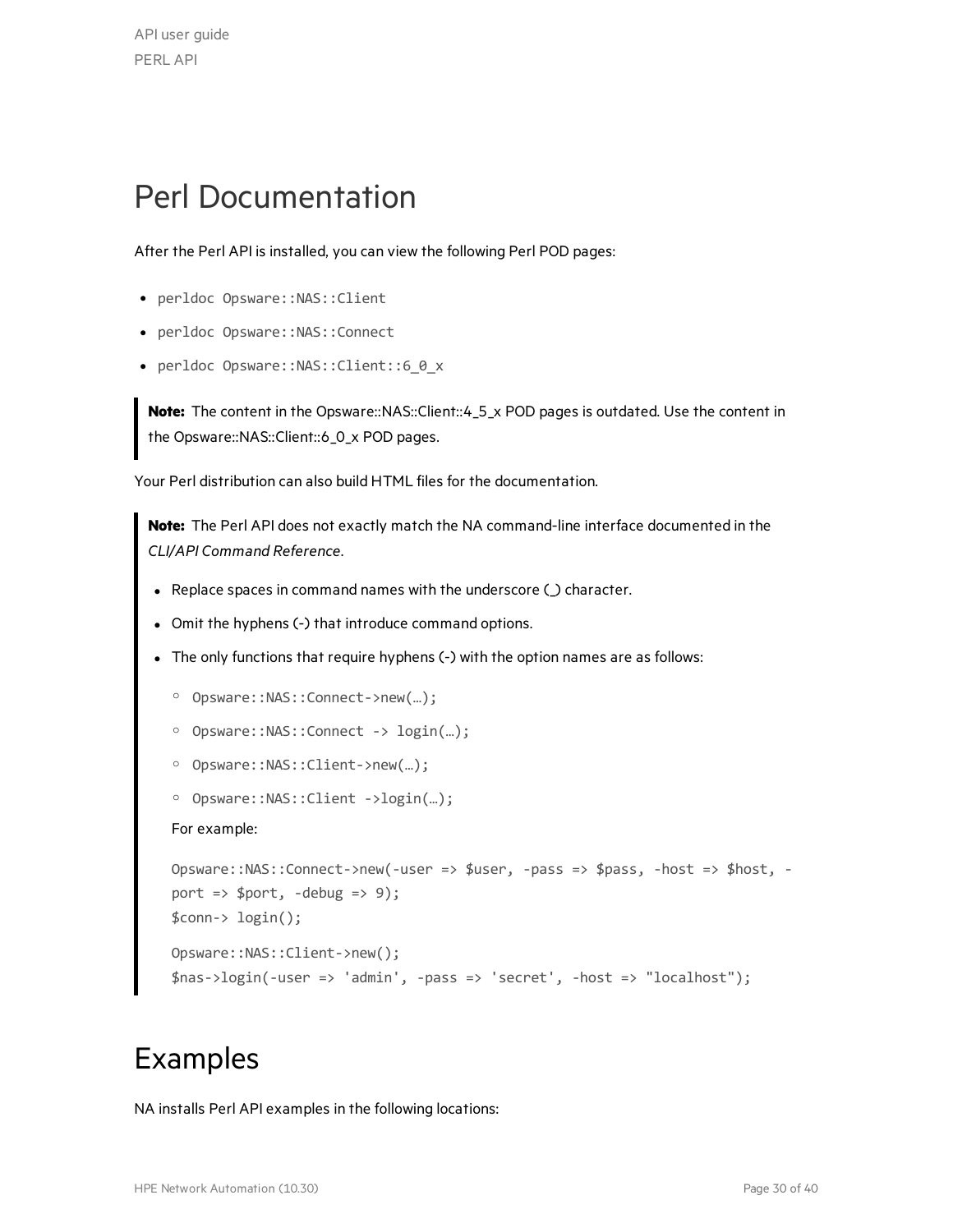API user guide PERL API

#### <sup>l</sup> *Windows*:

- o <NA\_HOME>\client\sdk\examples\perl
- o <NA\_HOME>\client\perl\_api\demo
- Linux:
	- o <NA\_HOME>/client/sdk/examples/perl
	- o <NA\_HOME>/client/perl\_api/demo

**Note:** THESE EXAMPLE PROGRAMS ARE PROVIDED "AS IS". TO THE EXTENT PERMITTED BY LAW, HPE DISCLAIMS ALL OTHER WARRANTIES.

These examples show how to use the Perl API. Keep in mind that it is possible to run the examples without installing the Perl modules by remaining in the demo directory and supplying the relative (or full) path to each example, as in:

- <sup>l</sup> <NA\_HOME>/client/perl\_api/demo/list\_users.pl -user *<NA\_user>* -pass *<NA\_password>* -host <NA\_application\_server>:80
- <sup>l</sup> <NA\_HOME>/client/perl\_api/demo/connect.pl --user=<NA\_User> --pass=*<NA\_password>* -host='localhost:8023' --device=*<device-IP>*

If NA is not running with the default HTTP port (80), replace 80 in the examples with the port number NA is using.

# <span id="page-30-0"></span>Sending SOAP Packets Through HTTPS

By default, the NA Perl client API communicates with the NA core with SOAP packets sent over HTTP. To direct the SOAP communication through HTTPS, specify the protocol as part of the host parameter during login. For example:

```
my($host, $user, $pass) = ('https://myhost.mydomain.com','naUser',
    'naPassword');
my $nas = Opsware::NAS::Client->new();
my $res = $nas->login(-user => $user, -pass => $pass, -host => $host );
unless ($res->ok()) {
    printf STDERR ("*** login error: %s\n", $res->error_message());
  exit(1);}
```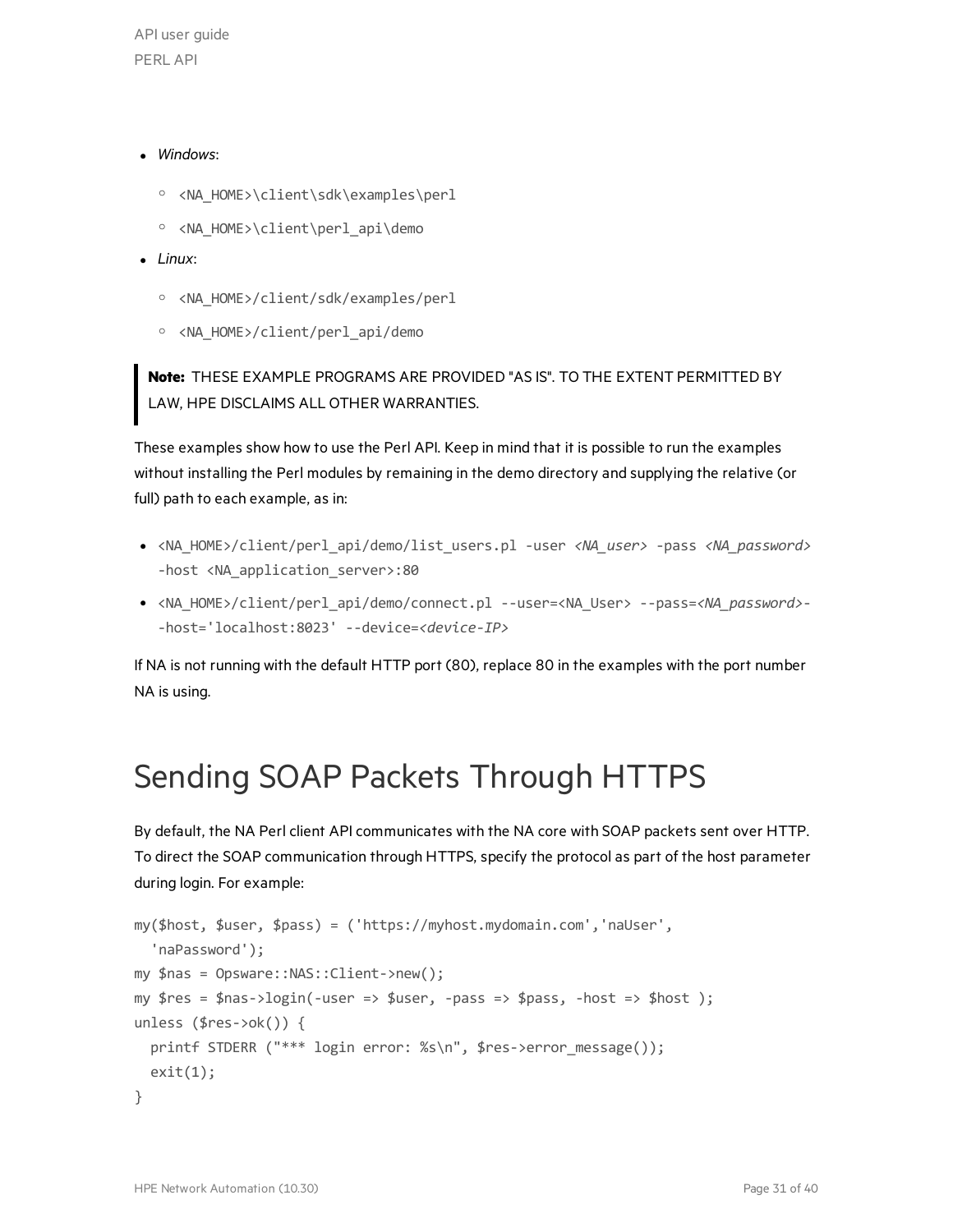API user guide PERL API

#### An error similar to the following example indicates that the Crypt::SSLeay module must be installed:

\*\*\* login error: 500 Can't locate object method "new" via package "LWP::Protocol::https::Socket" at /usr/lib/perl5/site\_ perl/5.8.8/Opsware/NAS/Client.pm line 1003

#### For more information about the Crypt::SSLeay module, see:

<http://search.cpan.org/~dland/Crypt-SSLeay-0.57/SSLeay.pm>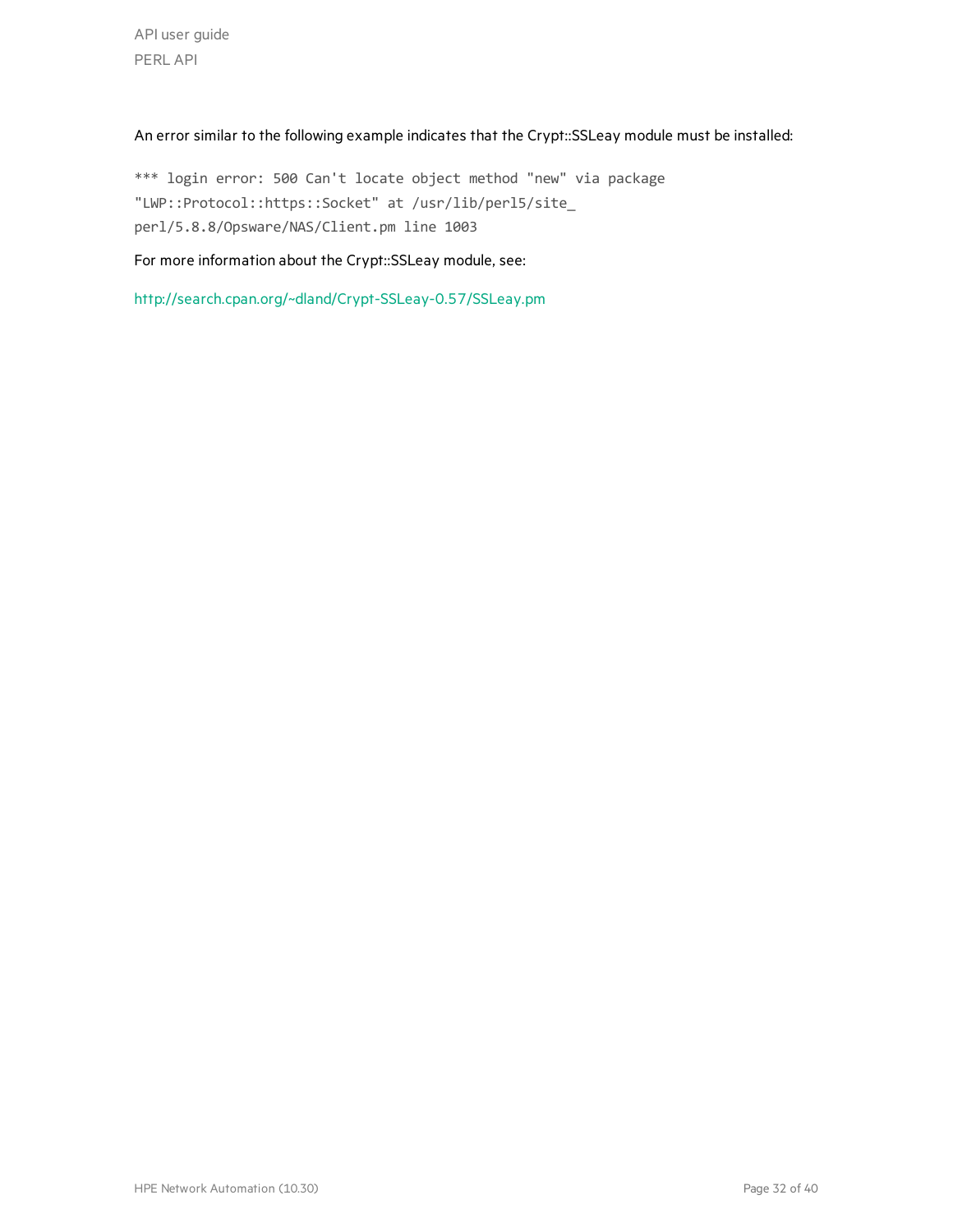API user guide SOAP API

# <span id="page-32-0"></span>SOAP API

# <span id="page-32-1"></span>Using the WSDL file

Network Automation (NA) installs files named api.wsdl.\* in the client/sdk/ directory of the core and client installations. These files represent the toolsets on which testing was performed. These toolsets can be stub compilers or other toolsets that can import WSDL files. The following information describes specific toolsets and known issues.

As with any WSDL file, the endpoint is specified in the <service> element. The value of the endpoint will be set to 'localhost' by default. This should be changed if it poses a problem for the target environment.

### <span id="page-32-2"></span>gSOAP - c/c++ stub compiler

For this toolset, use the api.wsdl.gsoap file.

When using the wsdl2h tool, there is a long list of warnings related to the use of a "type" versus an "element" in the types section. These warnings are benign. Normally, when using this tool, you use the generated .nsmap file. This structure contains URIs that do not work well with a server side implementation. As a workaround, use something similar to the following in the program:

```
SOAP NMAC struct Namespace namespaces[ ] ={
  {"SOAP-ENV", "http://schemas.xmlsoap.org/soap/envelope/", NULL, NULL},
  {"SOAP-ENC", "http://www.w3.org/2003/05/soap-encoding",
        "http://www.w3.org/*/soap-encoding", NULL},
  {"xsi", "http://www.w3.org/2001/XMLSchema-instance",
        "http://www.w3.org/*/XMLSchema-instance", NULL},
  {"xsd", "http://www.w3.org/2001/XMLSchema",
        "http://www.w3.org/*/XMLSchema", NULL},
  {"wsdl", "http://tempuri.org/wsdl.xsd", NULL, NULL},
  {"nas", "http://opsware.com/nas/", NULL, NULL},
  {NULL, NULL, NULL, NULL}
```

```
};
```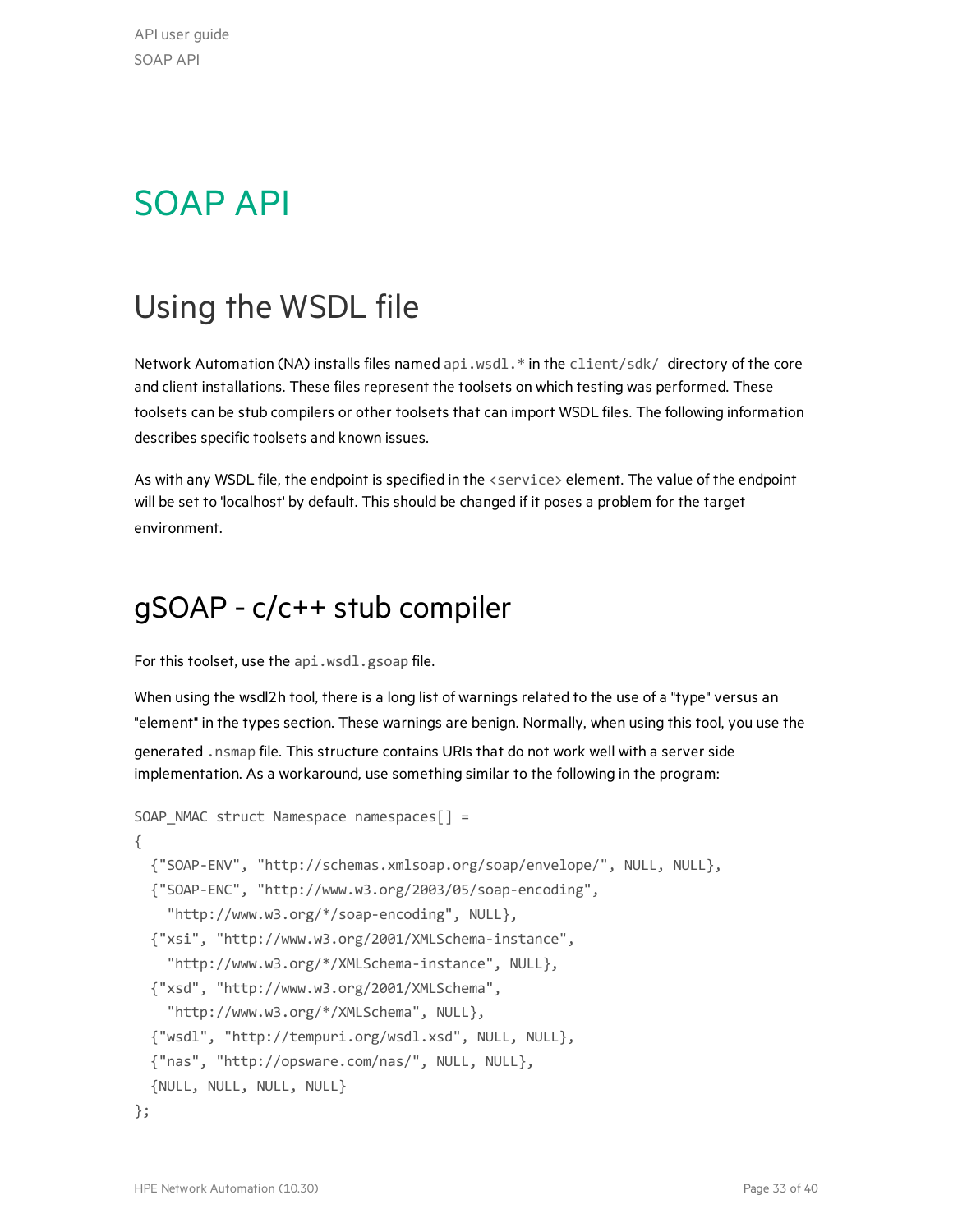# <span id="page-33-0"></span>axis1.4 and wsdl2java - Apache axis stub compiler for java

For this toolset, use the api.wsdl.axis file.

Java has a hard limit of 256 parameters to a method. This tool generates constructors for each of the objects it finds in the WSDL file. One of these objects, Row, contains more than 256 members. As a result, one of the generated constructors has too many arguments. This can be solved in your make or ant environment by doing a deletion or replacement, for example:

<span id="page-33-1"></span>sed -i -e '/public Row(\$\$/, /}/d' \$OUT\_CLASS\_DIR/Row.java

# axis2 and wsdl2java - Apache axis2 stub compiler for java

For this toolset, use the api.wsdl.axis2 file.

The constructor problem described in the previous section does not apply to this tool for client-side generated code.

The generated stub will be located at:

src/com/opsware/nas/\_72/NetworkManagementApiStub.java

You must modify the generated stub to work properly against the service to avoid the runtime exception regarding an incorrect subelement Result. A command like the following can be used to remedy this problem prior to compiling the stubs to class files:

```
-i -e 's/QName(""/QName("http:\/\/opsware.com\/nas\/72"/g'
  src/com/opsware/nas/_72/*.java
```
# <span id="page-33-2"></span>wsdl2py - Python stub compiler from the ZSI package

For this toolset, use the api.wsdl.wsdl2py file.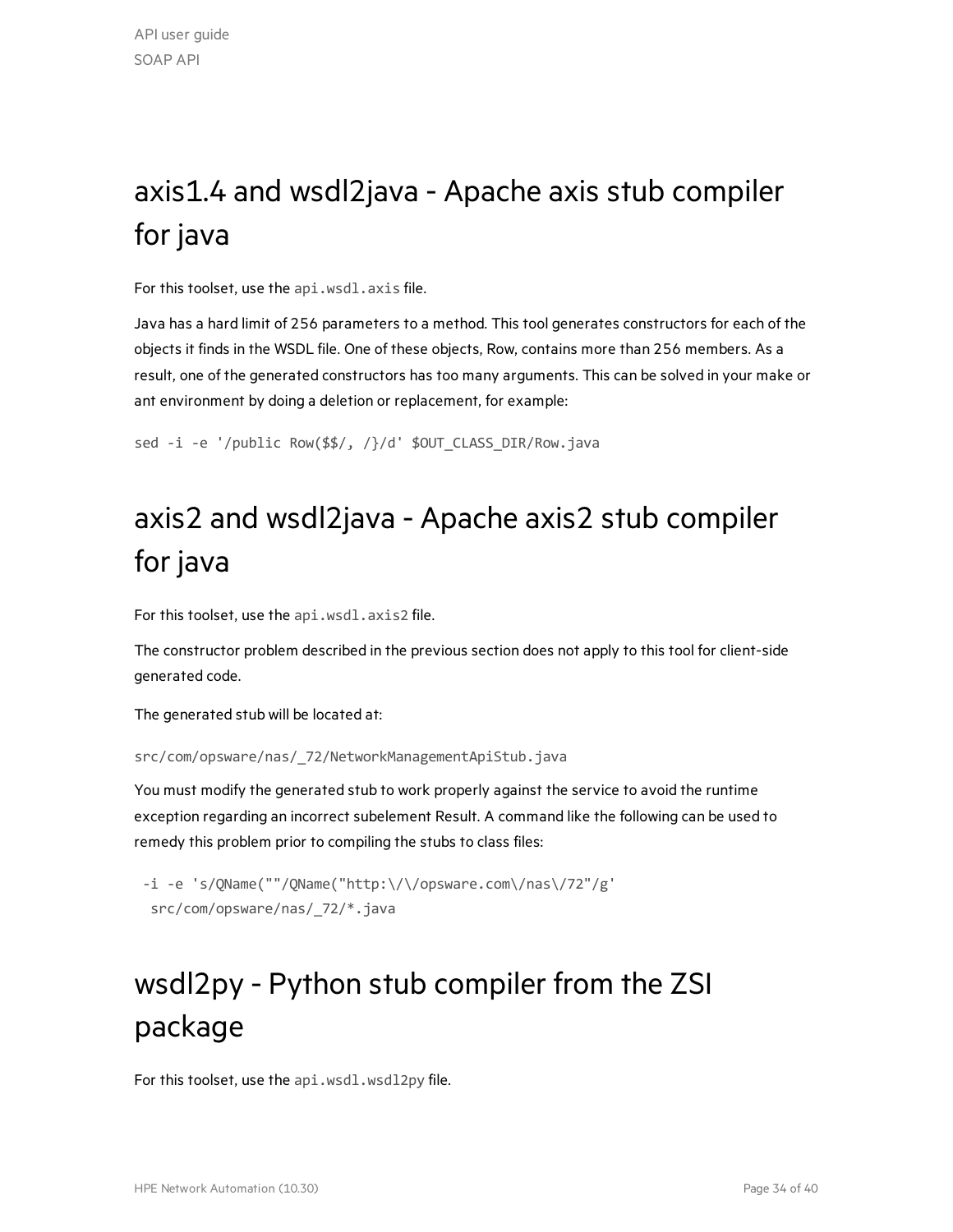Once the stubs are created, there is a change which must be made to the resulting files. One of the exported functions is called "import". Since this is a reserved word in Python, using import creates a conflict. The Python stub compiler creates a method for each of the exposed methods of the service. For this module to compile, you must rename this method. As part of the build process, doing a simple replacement in the stub file after it is generated solves the problem:

```
sed -i -e 's/def import/def _import/g' `grep -l "def import" * |
   grep -v Makefile `
```
<span id="page-34-0"></span>The reason for the embedded grep is that different versions of ZSI will generate different stub names.

# SOAPpy - Python module

For this toolset, use the api.wsdl.soappy file.

This module allows the dynamic loading of a file, rather than creation of stubs like other tools. One way to make usage easier is making sure the endpoint in the <service> tag points to the desired NA server before using the file to create the WSDL.Proxy object. By default, this file comes with an endpoint of localhost. It may be easier to modify the file that this tool uses rather than explicitly changing the endpoint when using this toolset.

### <span id="page-34-1"></span>.NET wsdl.exe compiler

For this toolset, use the api.wsdl.dotnet file.

There are compatibility issues with Visual Studio .NET 2003. At this time, only wsdl.exe from Visual Studio .NET 2005 is supported. If use with Visual Studio .NET 2003 is required, generating stubs in Visual Studio .NET 2005 and using Visual Studio .NET 2003 should solve the issue.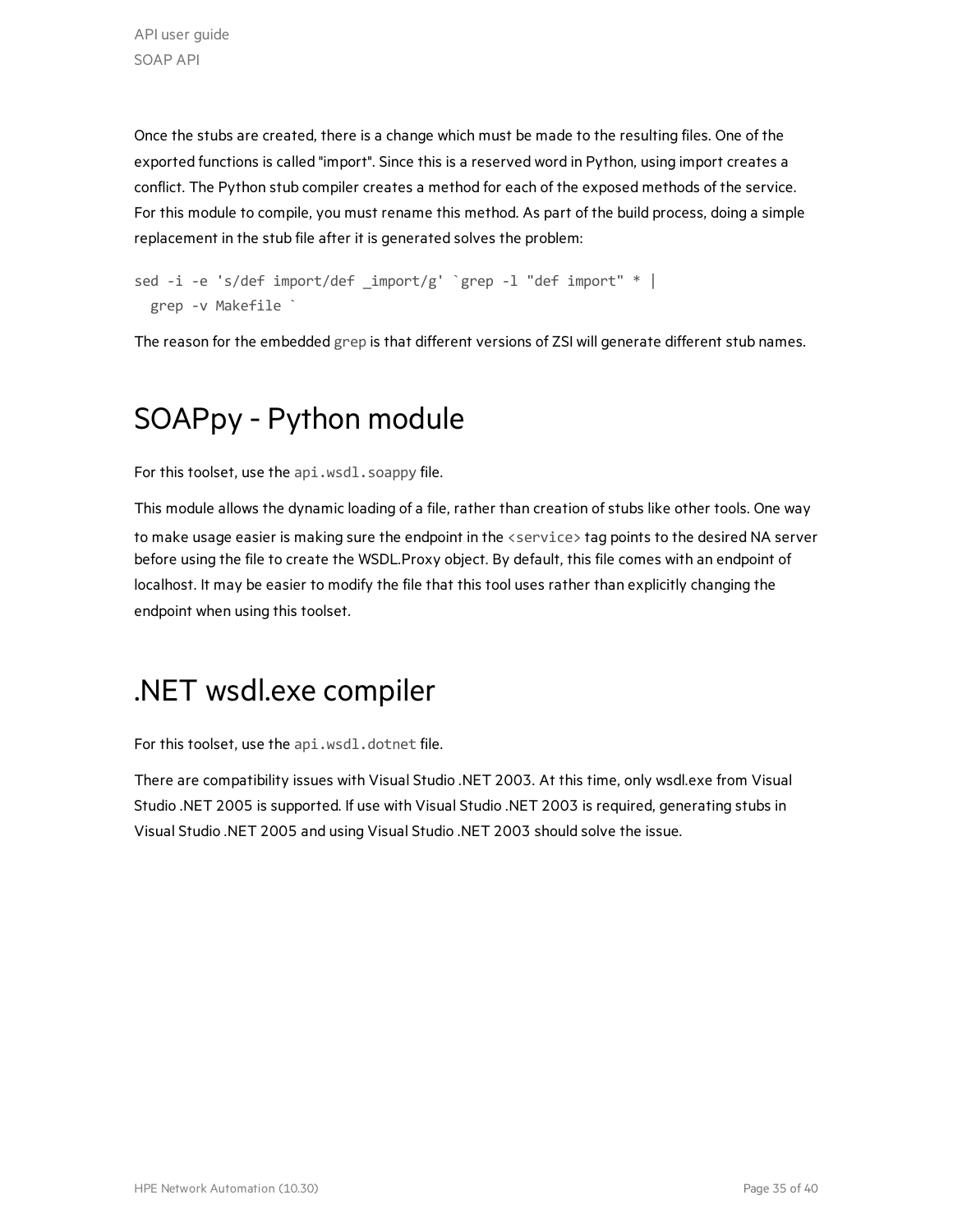API user guide SOAP API

wsdl.exe does not create custom exceptions based on the <fault> information in the WSDL. To handle exceptions thrown by the server, something like the following will be required in the program:

```
try
{
    result = api.login( inParms );
}
catch( System.Web.Services.Protocols.SoapException e )
{
    Console.WriteLine( "Caught exception: " + e.Message );
    // e.Detail contains the parsable node
}
```
# <span id="page-35-0"></span>NA WSDL for Operations Orchestration (OO)

When integrating NA with Operations Orchestration (OO), import the NA WSDL from

client\sdk\api.wsdl.axis2 into the OO wizard.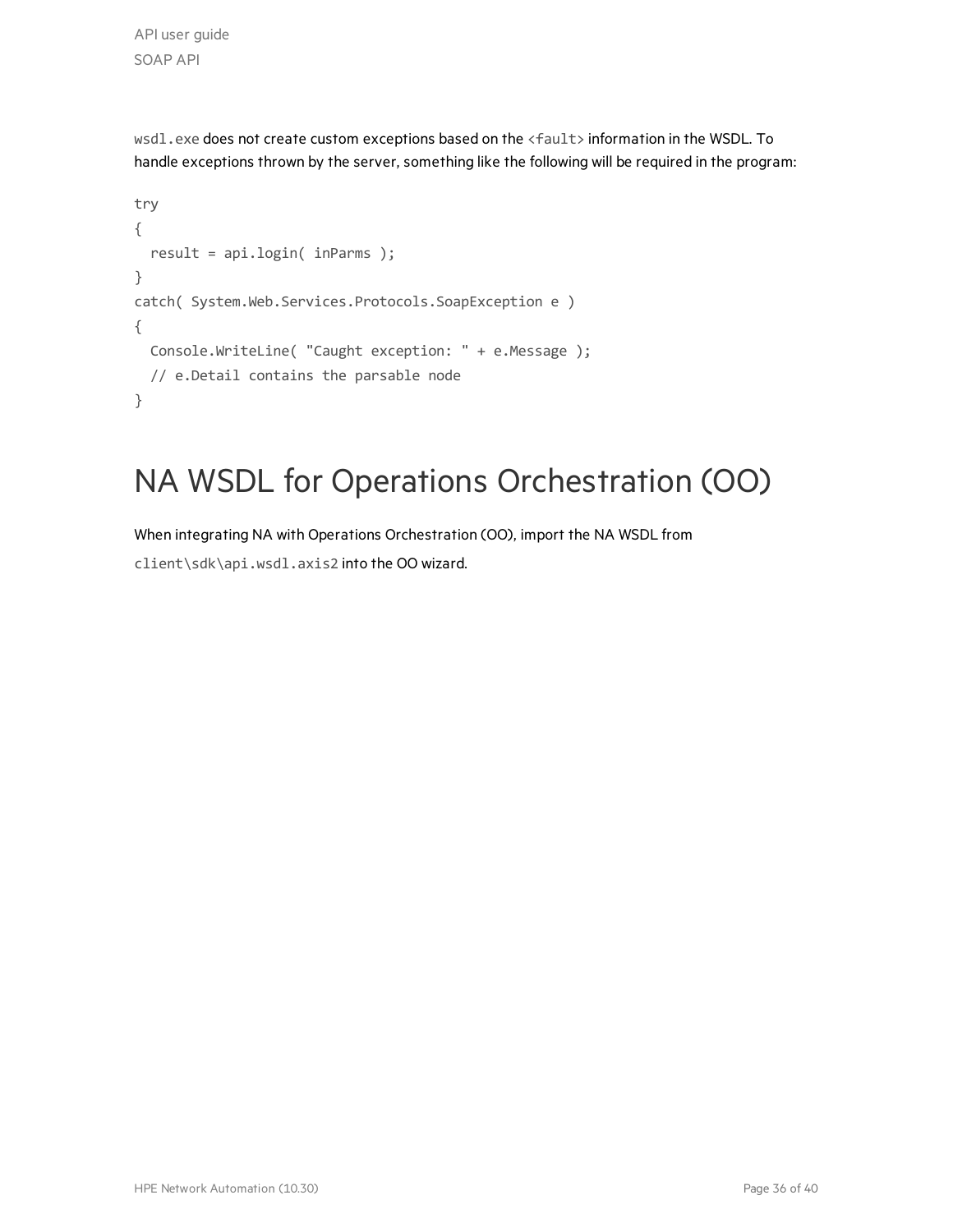# <span id="page-36-0"></span>Installing the NA Perl API

There are two methods for installing the Network Automation (NA) Perl API:

- **.** "Auto Installer [Method"](#page-36-1) below
- <span id="page-36-1"></span>• "Manual [Installation](#page-37-0) Method" on the next page

# Auto Installer Method

The Auto Installer installs all of the Opsware::NAS modules, as well as their dependencies.

• Open a shell. If you are on a Windows operating system, open a command prompt. If you are on a Linux operating system, you can either open a command shell or SSH into the NA server.

**Note:** You will need privileges to both create and modify files for NA and Perl. As a result, you might need Administrator privileges on a Windows operating system or root privileges on a Linux operating system.

- Change to the directory where NA is installed. This directory will have been set when you installed NA.
- <sup>l</sup> To run the install script, enter: **perl client/perl\_api/har/install.pl**

**Note:** If Perl is not in your path and/or you have multiple Perl versions installed, use the full path to the Perl executable that you will be using. This should also match the value for the Perl interpreter set in the NA server configuration.

This procedure installs all of the Opsware::NAS modules, as well as their dependencies. However, only "pure perl" dependencies are provided. For example, SOAP::Lite is provided, which includes a minimalist lightweight XML parser. For the best performance, it is recommended that you have the XML::Parser module installed.

If you are using ActivePerl, the XML::Parser module is included with the distribution. Otherwise, you will need to use PPM, CPAN, or manually download and install the module.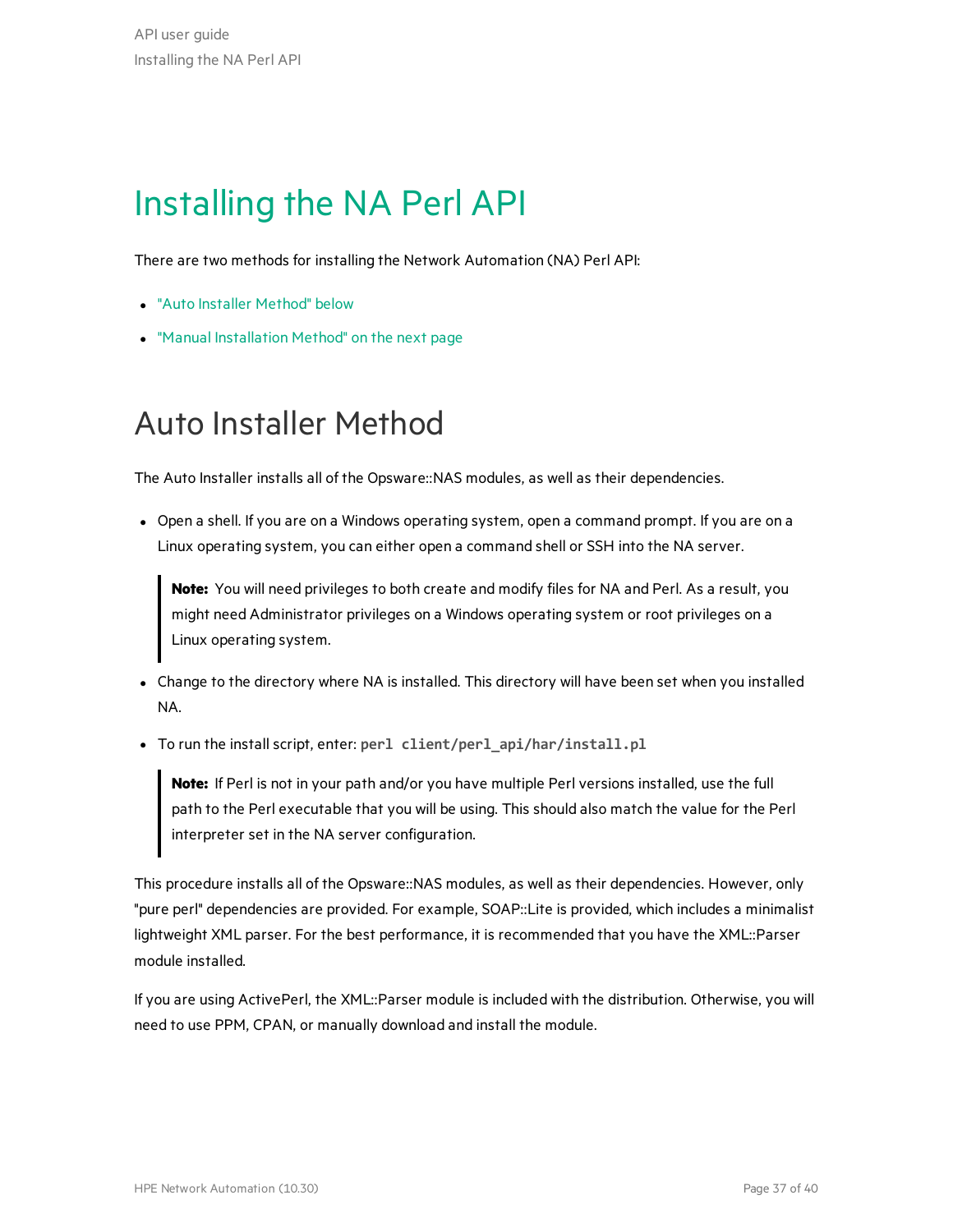# <span id="page-37-0"></span>Manual Installation Method

Confirm that certain versions of Perl and/or Perl modules (that are not part ofsome core Perl distributions) are installed before you begin. See the META.yml file within each package/tarball for its requirements.

If your Perl distribution does not contain all of the required Perl modules, they are available at **[http://www.cpan.org](http://www.cpan.org/)** and/or via PPM. (If you are using ActivePerl, try PPM first.)

To install any of the required modules, use one of the following commands:

- ppm install SOAP-Lite
- cpan install SOAP::Lite

Note that PPM (ppm.exe) is part of the ActivePerl distribution. If you are using ActivePerl, it is recommended that you use the PPM method. You can also run PPM without arguments and then issue the install command. You may need to do this for some Perl modules that have multiple versions to choose from, followed by install  $#$  where  $#$  is the item in the list returned by the install command. Keep in mind that PPM prefers to use the '-' as a namespace separator in place of the Perl '::' separator.

**Note:** NMAKE.EXE is installed when installing NA on a Windows platform. It is located the /client directory. CPAN is simply a wrapper for the perl -MCPAN -e shell command. The CPAN command (or cpan.exe) is part of the core Perl install, including ActivePerl.

Keep in mind that the installation could fail if your Perl installation does not meet certain requirements. See the section "Installation [Requirements"](#page-28-2) on page 29. In addition, the Opsware::NAS Perl modules are distributed as compressed tarballs, similar modules on CPAN. They are located in <NA\_ HOME>/client/perl\_api/Opsware/.

To untar and uncompress all of the modules at one time, use the ptar command. ptar is distributed as part of the Perl Archive::Tar module, which is included in the standard ActivePerl distributions. To view the contents of the directory and to extract the contents into your current directory, enter: **ptar xzvf PATH/TO/whatever.tar.gz**.

For each of the following modules, uncompress and untar the module(s) and change to the directory that was created: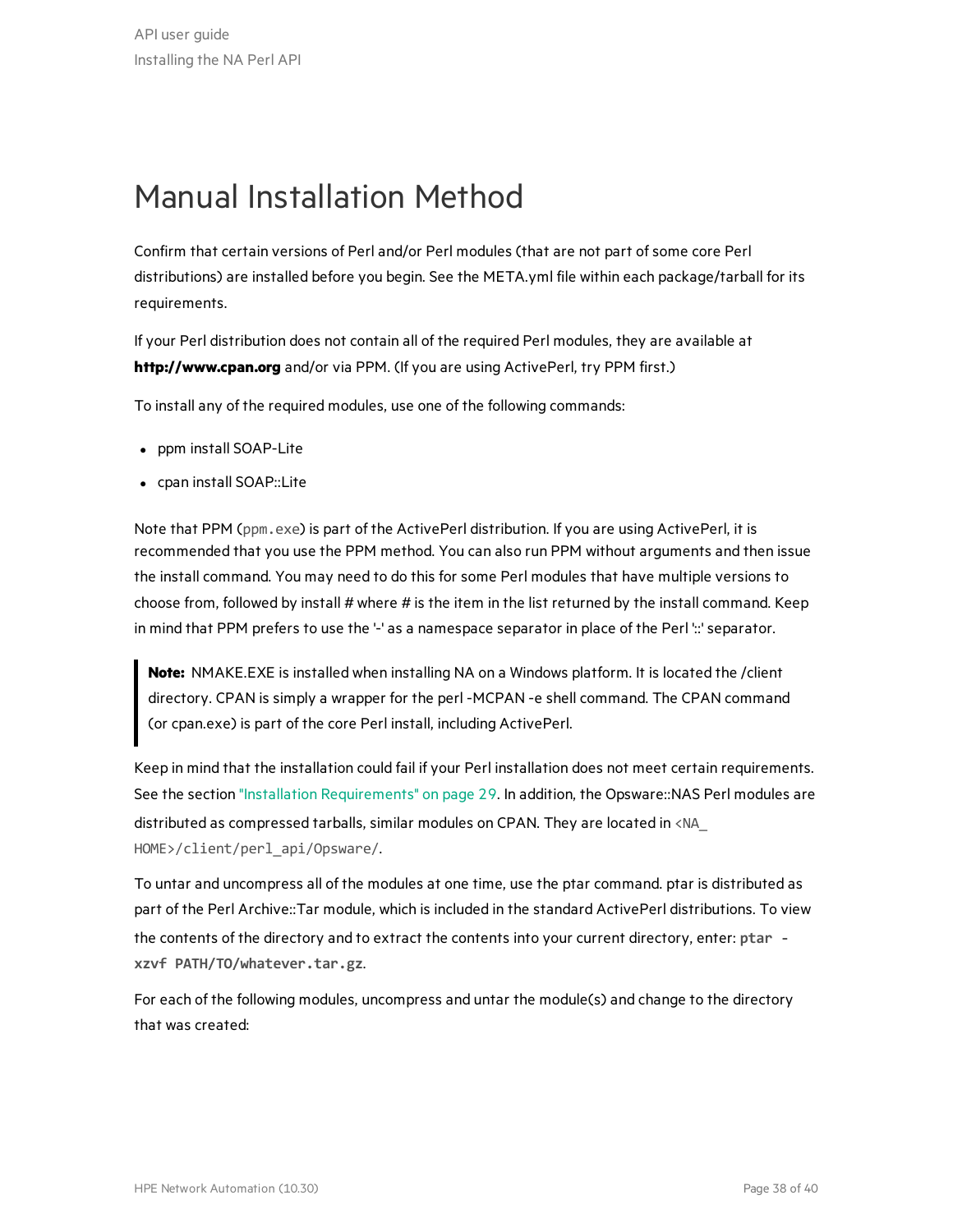API user guide Installing the NA Perl API

- Opsware::NAS::Util
- Opsware::NAS::Client
- Opsware::NAS::Connect

To install the Perl API on a Windows platform with ActivePerl (or any platform running a version of Perl that has the Module::Build module installed):

perl Build.PL perl Build build perl Build test perl Build install

You may also use the traditional CPAN method. Enter:

perl Makefile.PL make make test make install

**Note:** If you are using the CPAN method on a Windows platform, enter nmake rather than make.